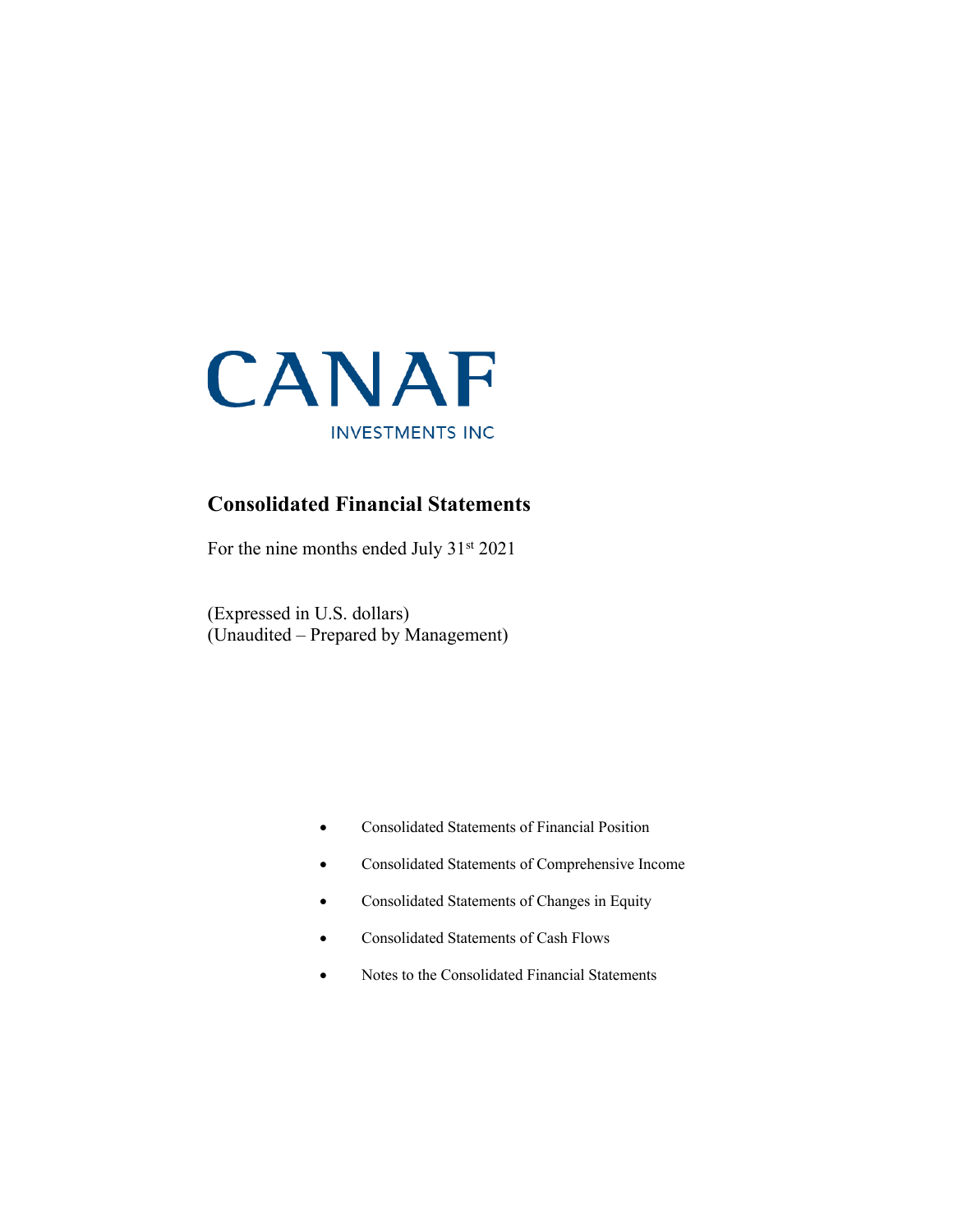**Notes to the Consolidated Financial Statements**

As at July 31, 2021 and October 31, 2020

(Expressed in U.S. Dollars)

### **NOTICE OF NO AUDITOR REVIEW OF QUARTELY FINANCIAL STATEMENTS**

Under National Instrument 51-102, Part 4, subsection, 4.3 (3)(a), if an auditor has not performed a review of the interim financial statements, they must be accompanied by a notice indicating that the financial statements have not been reviewed by an auditor.

The accompanying unaudited interim financial statements of Canaf Investments Inc. ("the Company") have been prepared by and are the responsibility of the Company's management. The unaudited interim financial statements are prepared in accordance with International Financial Reporting Standards and reflect management's best estimate and judgements based on information currently available.

The Company's independent auditor has not performed a review of these interim financial statements in accordance with the standards established by the Canadian Institute of Chartered Professional Accountants for a review on interim financial statements by an entity's auditor.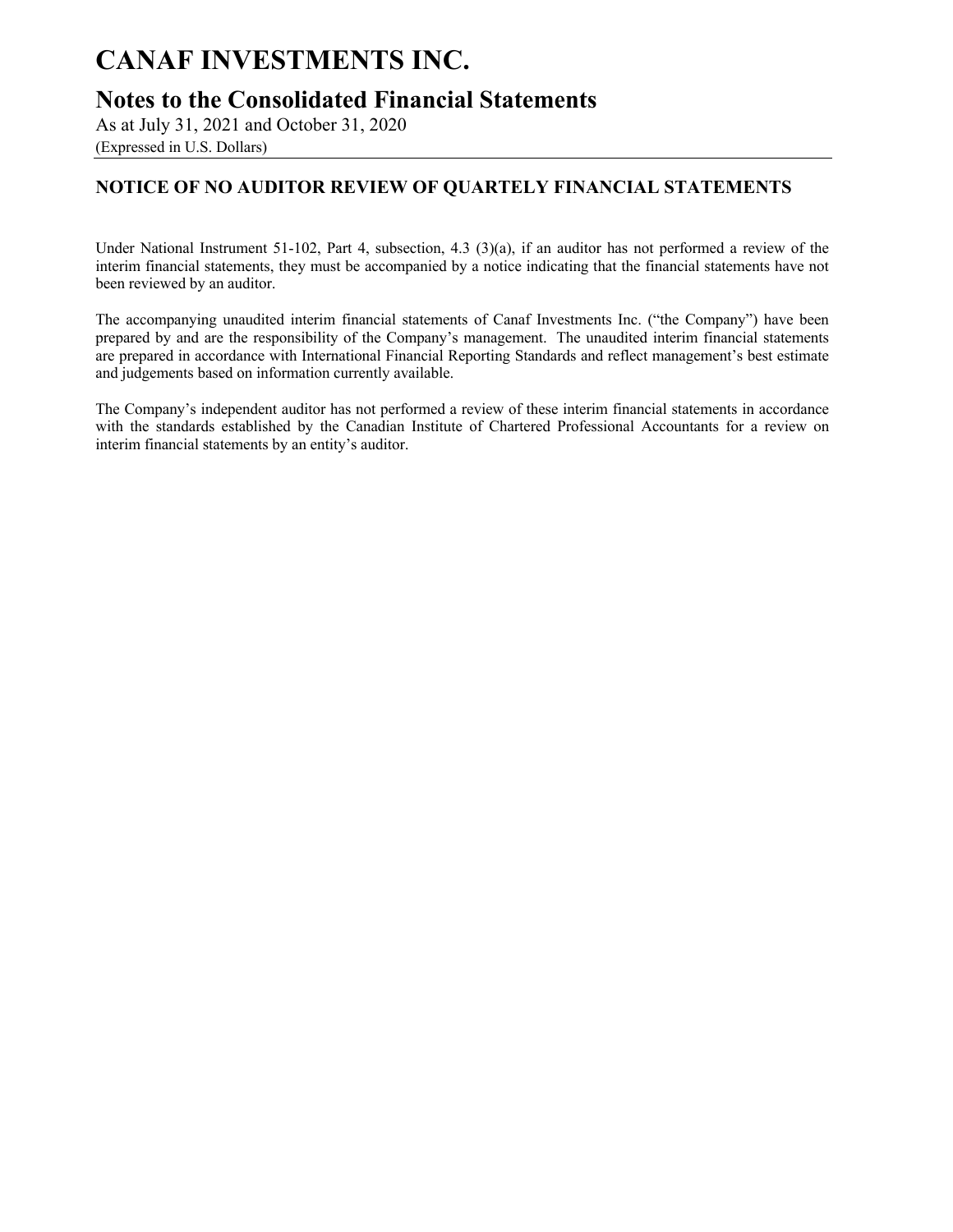## **Consolidated Statements of Financial Position**

As at July 31, 2021 and October 31, 2020

(Expressed in U.S. Dollars)

|                                                            | <b>Note</b>    | <b>Jul 31</b><br>2021<br>US\$ | October 31<br>2020<br>US\$ |
|------------------------------------------------------------|----------------|-------------------------------|----------------------------|
| <b>ASSETS</b>                                              |                |                               |                            |
| <b>CURRENT</b>                                             |                |                               |                            |
| Cash                                                       |                | 3,316,563                     | 2,047,774                  |
| <b>Trade Receivables</b>                                   | 16             | 1,691,072                     | 1,296,617                  |
| Inventories                                                | $\overline{7}$ | 295,248                       | 417,400                    |
| Prepaid Expense and Deposits                               |                | 20,125                        | 21,857                     |
|                                                            |                | 5,323,008                     | 3,783,648                  |
| NON-CURRENT                                                |                |                               |                            |
| Property, Plant and Equipment                              | $8\,$          | 763,313                       | 740,404                    |
| <b>Interest Bearing Borrowings</b>                         | 5              | 1,216,580                     | 1,055,996                  |
| Intangible                                                 | 2(f)           |                               | 1                          |
|                                                            |                | 1,979,895                     | 1,796,401                  |
|                                                            |                | 7,302,906                     | 5,580,049                  |
| <b>LIABILITIES</b>                                         |                |                               |                            |
| <b>CURRENT</b>                                             |                |                               |                            |
| Trade and Other Payables                                   | 9              | 1,357,150                     | 1,146,251                  |
| Sales Tax Payable                                          |                | 61,478                        | 67,845                     |
| Income Taxes Payable                                       | 6              | 244,411                       | 12,937                     |
|                                                            |                | 1,663,039                     | 1,227,034                  |
| <b>SHAREHOLDERS' EQUITY</b>                                |                |                               |                            |
| Share Capital                                              | 11             | 8,079,463                     | 8,079,463                  |
| Additional Paid in Capital                                 | 5              | 1,342,549                     | 1,342,549                  |
| Accumulated Other Comprehensive Loss -                     |                |                               |                            |
| Foreign Currency Translation Reserve                       |                | (1,690,719)                   | (2,149,469)                |
| Deficit                                                    |                | (2,402,387)                   | (3,049,200)                |
| Equity Attributable to Canaf Investments Inc. Shareholders |                | 5,328,906                     | 4,223,343                  |
| Non-Controlling Interest                                   | 5              | 310,961                       | 129,672                    |
|                                                            |                | 5,639,867                     | 4,353,015                  |
|                                                            |                | 7,302,906                     | 5,580,049                  |

Nature of Operations (Note 1) Economic Dependence (Note 15) Commitment (Note 16) Segment Information (Note 17) The accompanying notes are an integral part of the consolidated financial statements.

Approved on Behalf of the Board:

*"Christopher Way" "Rebecca Williams"*

Rebecca Williams, Director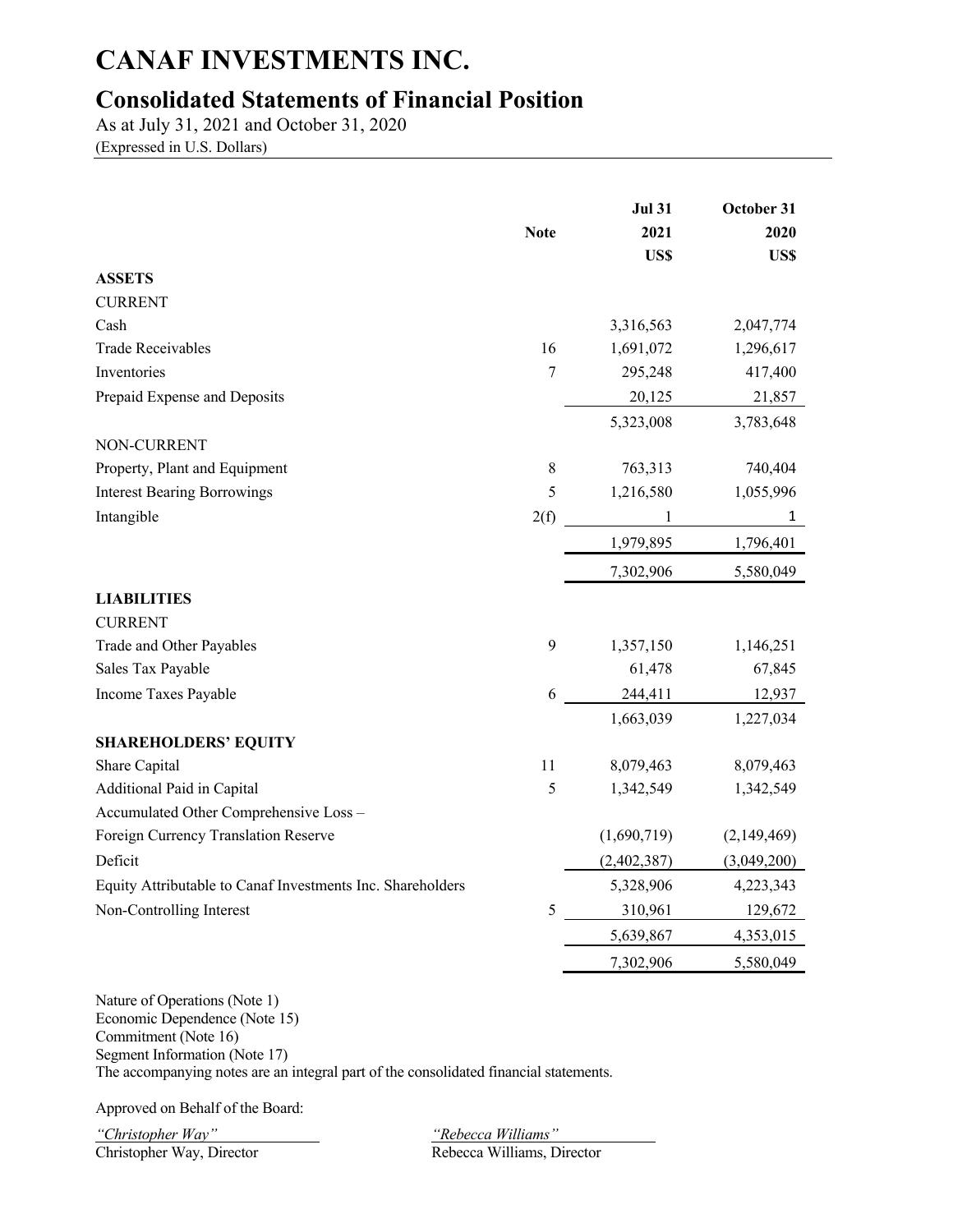# **Consolidated Statements of Comprehensive Income**

As at July 31, 2021 and October 31, 2020 (Expressed in U.S. Dollars)

|                                                                                    |             |                               | 9 Months Ended                |
|------------------------------------------------------------------------------------|-------------|-------------------------------|-------------------------------|
|                                                                                    | <b>Note</b> | <b>Jul 31</b><br>2021<br>US\$ | <b>Jul 31</b><br>2020<br>US\$ |
| <b>SALES</b>                                                                       |             | 10,834,358                    | 9,399,313                     |
| <b>COST OF SALES</b>                                                               | 14          | (9,486,399)                   | (8,354,685)                   |
| <b>GROSS PROFIT</b>                                                                |             | 1,347,959                     | 1,044,627                     |
| <b>EXPENSES</b>                                                                    |             |                               |                               |
| General and Administrative                                                         | 15          | (381, 822)                    | (351, 595)                    |
| Interest on Bank Loan                                                              | 10          |                               |                               |
| Foreign Exchange Gain                                                              |             | 6,762                         | (3, 544)                      |
|                                                                                    |             | (375,060)                     | (355, 139)                    |
| <b>INCOME BEFORE OTHER ITEM</b>                                                    |             | 972,899                       | 689,488                       |
| Interest Income                                                                    |             | 106,821                       | 115,445                       |
| Other Income                                                                       |             | 32,267                        | 14,242                        |
| <b>INCOME BEFORE INCOME TAXES</b>                                                  |             | 1,111,987                     | 819,175                       |
| Current Income Tax (Expense)                                                       |             | (298, 103)                    | (282, 716)                    |
| <b>NET INCOME FOR THE PERIOD</b>                                                   |             | 813,883                       | 536,459                       |
| Attributable to the Parent                                                         |             | 646,812                       | 389,294                       |
| Attributable to the Non Controlling Interest                                       |             | 167,071                       | 147,165                       |
|                                                                                    |             | 813,883                       | 536,459                       |
| Foreign Currency Translation (Loss) Gain                                           |             | 472,969                       | (445, 775)                    |
| NET COMPREHENSIVE INCOME FOR THE<br><b>YEAR</b>                                    |             | 1,286,852                     | 90,684                        |
| Attributable to the Parent                                                         |             | 1,105,562                     | (49, 788)                     |
| Attributable to the Non Controlling Interest                                       |             | 181,289                       | 140,473                       |
| <b>BASIC AND DILUTED EARNINGS PER SHARE</b>                                        |             | 0.017                         | 0.011                         |
| WEIGHTED AVERAGE NUMBER OF COMMON SHARES<br><b>OUTSTANDING - BASIC AND DILUTED</b> |             | 47,426,195                    | 47,426,195                    |

The accompanying notes are an integral part of the consolidated financial statements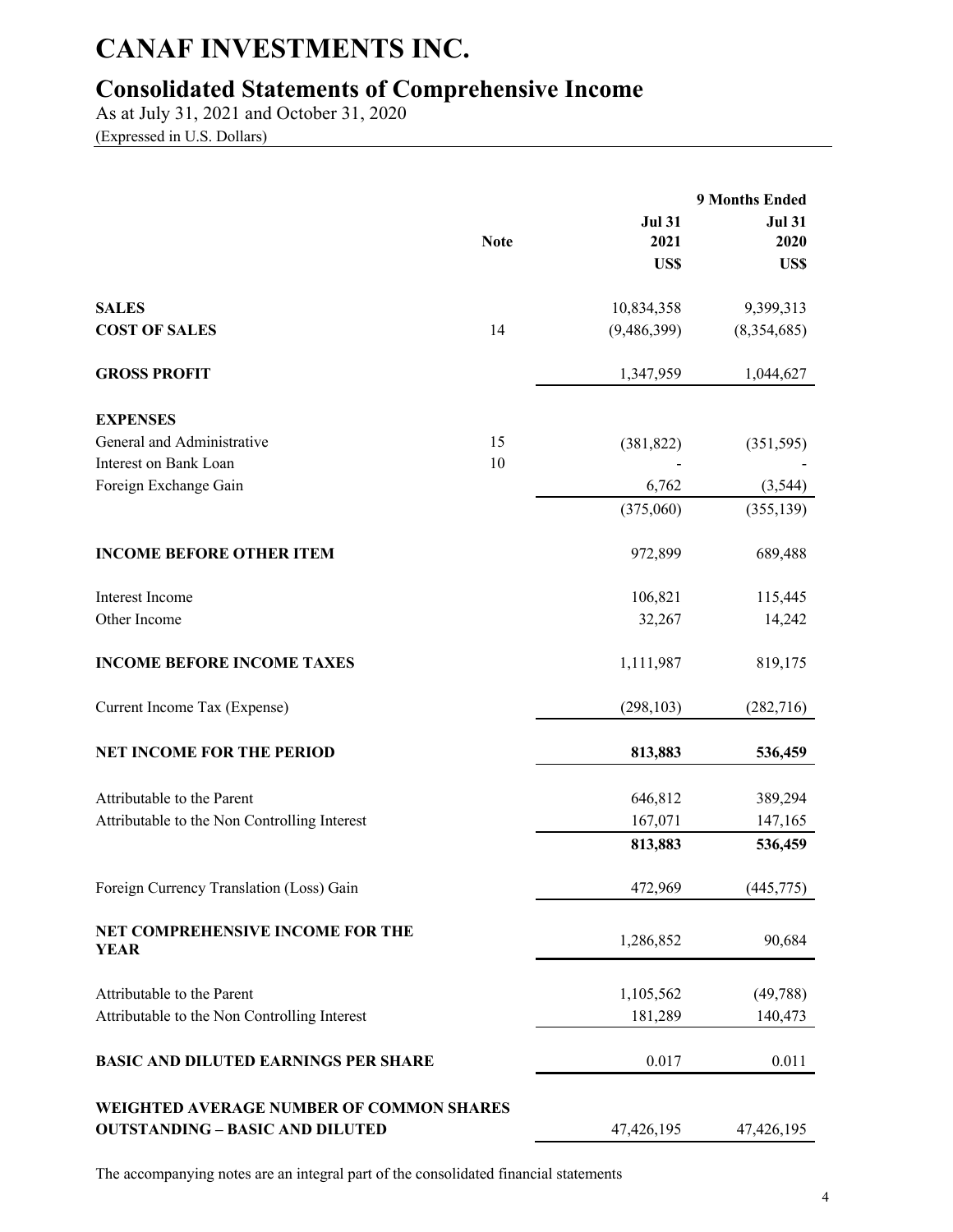## **Consolidated Statements of Change in Equity**

As at July 31, 2021 and October 31, 2020

(Expressed in U.S. Dollars)

|                                             | Note | Number of<br>Common<br><b>Shares</b> | Share Capital            | Foreign Currency<br>Translation<br>Reserve | Additional<br>Paid in Capital | Deficit     | Non-Controlling<br>Interest | Total<br>Shareholders'<br>Equity |
|---------------------------------------------|------|--------------------------------------|--------------------------|--------------------------------------------|-------------------------------|-------------|-----------------------------|----------------------------------|
|                                             |      |                                      | US\$                     | US\$                                       | US\$                          | US\$        | US\$                        | US\$                             |
| Balance, October 31, 2019                   |      | 47,426,195                           | 8,079,463                | (1,877,640)                                | 1,342,549                     | (3,729,688) | 23,602                      | 3,838,286                        |
| Dividends Paid<br>Net Income for the Period |      |                                      |                          |                                            |                               | 680,488     | (107, 923)<br>216,925       | (107, 923)<br>897,413            |
| Foreign Currency<br><b>Translation Gain</b> |      | $\overline{\phantom{a}}$             | $\overline{\phantom{a}}$ | (271, 828)                                 |                               |             | (2,933)                     | (274, 761)                       |
| Balance, October 31, 2020                   |      | 47,426,195                           | 8,079,463                | (2,149,469)                                | 1,342,549                     | (3,049,200) | 129,672                     | 4,353,015                        |
| Balance, October 31, 2020                   |      | 47,426,195                           | 8,079,463                | (2,149,469)                                | 1,342,549                     | (3,049,200) | 129,672                     | 4,353,015                        |
| Dividends Paid                              |      |                                      |                          |                                            |                               |             |                             |                                  |
| Net Income for the Period                   |      |                                      |                          |                                            |                               | 646,812     | 167,071                     | 813,883                          |
| Foreign Currency<br><b>Translation Gain</b> |      |                                      |                          | 458,750                                    |                               |             | 14,218                      | 472,969                          |
| <b>Balance, July 31, 2021</b>               |      | 47,426,195                           | 8,079,463                | (1,690,719)                                | 1,342,549                     | (2,402,388) | 310,961                     | 5,639,867                        |

The accompanying notes are an integral part of the consolidated financial statements.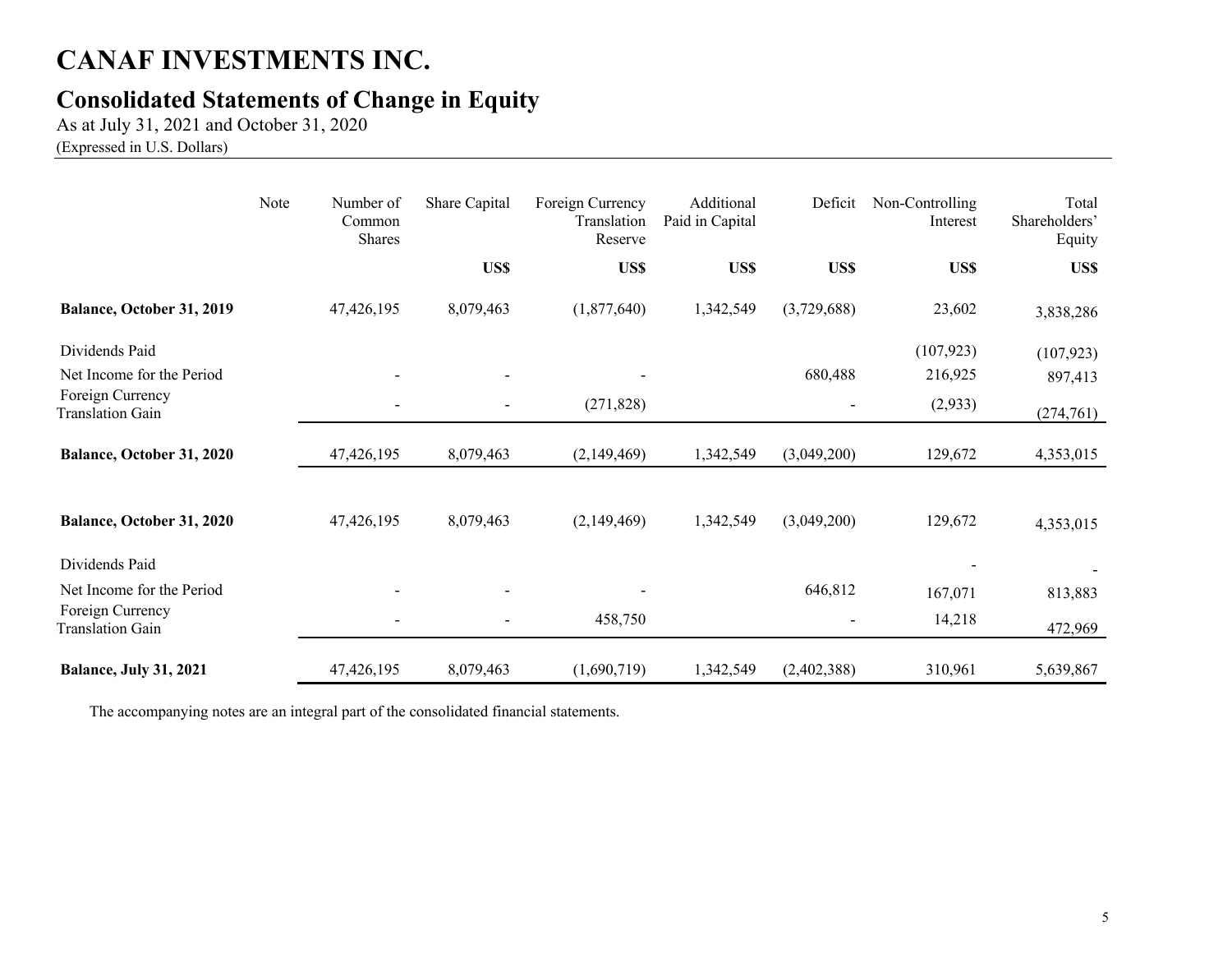## **Consolidated Statements of Cash Flows**

As at July 31, 2021 and October 31, 2020 (Expressed in U.S. Dollars)

|                                             |             | <b>9 Months Ended</b> |               |
|---------------------------------------------|-------------|-----------------------|---------------|
|                                             |             | <b>Jul 31</b>         | <b>Oct 31</b> |
|                                             |             | 2021                  | 2020          |
|                                             | <b>Note</b> | US\$                  | US\$          |
| <b>CASH PROVIDED BY (USED FOR):</b>         |             |                       |               |
| <b>OPERATING ACTIVITIES</b>                 |             |                       |               |
| Net Income for the period                   |             | 813,883               | 897,413       |
| Non-Cash Items                              |             |                       |               |
| Depreciation – Cost of Sales                |             | 142,019               | 192,520       |
| Interest Income                             |             | (61, 274)             | (73, 851)     |
|                                             |             | 894,628               | 1,016,081     |
| Change in Non-Cash Working Capital Accounts | 13          | 103,299               | 1,350,576     |
|                                             |             | 997,928               | 2,366,657     |
| <b>INVESTING ACTIVITY</b>                   |             |                       |               |
| Purchase of Property, Plant and Equipment   |             | (83, 192)             | (334,391)     |
| <b>INCREASE (DECREASE) IN CASH</b>          |             | 914,735               | 2,032,266     |
| Effect of Exchange Rate Changes on Cash     |             | 354,054               | (375, 409)    |
| Cash, Beginning of the Period               |             | 2,047,774             | 390,916       |
| <b>CASH, END OF THE PERIOD</b>              |             | 3,316,563             | 2,047,774     |

Supplemental Cash Flow Information (Note 13(b))

The accompanying notes are an integral part of the consolidated financial statements.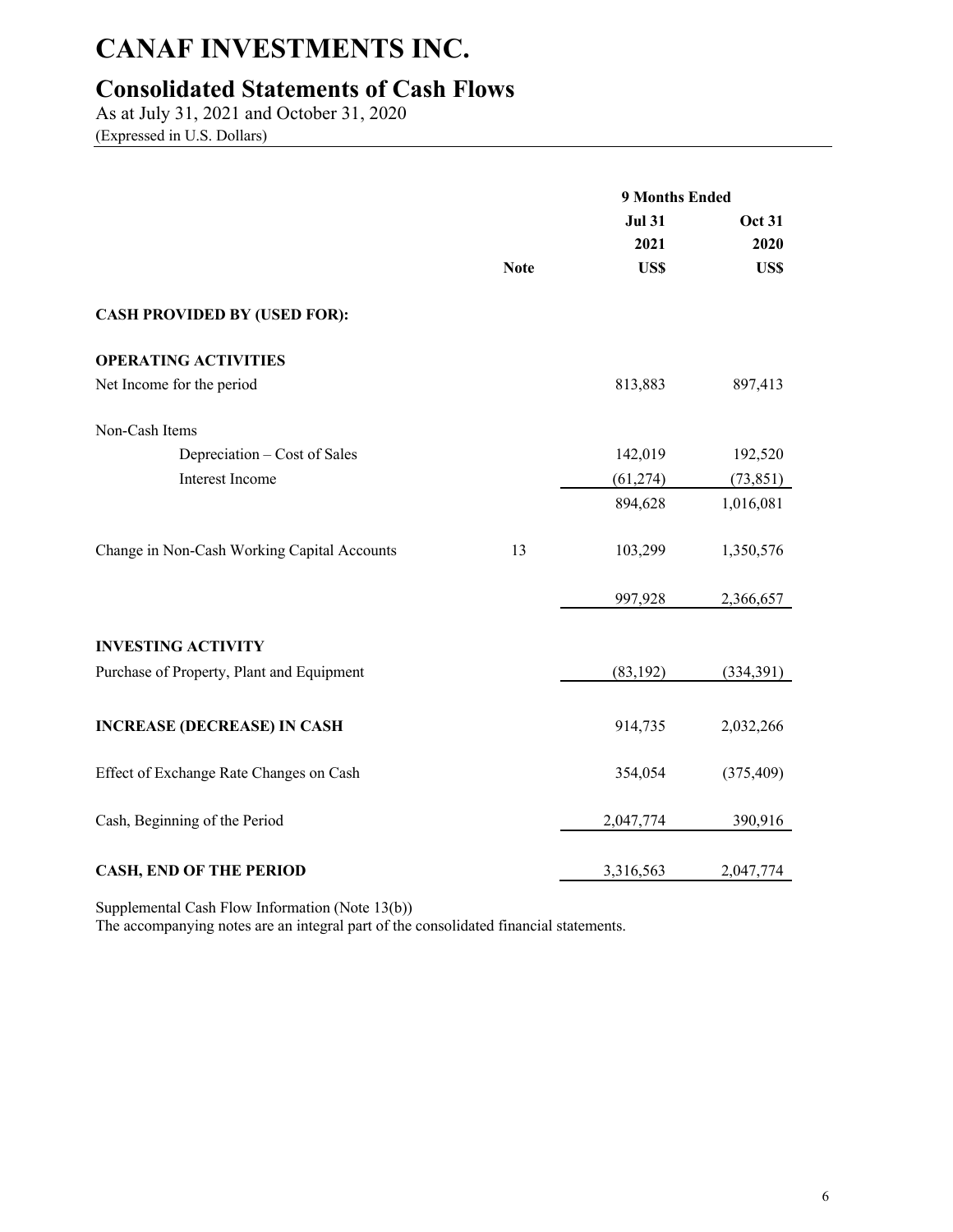## **Notes to the Consolidated Financial Statements**

As at July 31, 2021 and October 31, 2020

(Expressed in U.S. Dollars)

### **NOTE 1 – NATURE OF OPERATIONS**

Canaf Investments Inc. (the "Company") is incorporated in the Province of Alberta and owns and operates a coal processing business in South Africa which processes coal and coal products into calcine, a coke substitute with a high carbon content. Effective 2019, the Company expanded its business to also acquire, redevelop and rent rental properties in South Africa. The Company is also actively exploring investment opportunities into a new sector as part of its ongoing diversification strategy.

The Company's shares are listed on the TSX Venture Exchange under the symbol CAF. The head office, principal address, and records office of the Company are located at 1100 – 1111 Melville Street, Vancouver, British Columbia, Canada, V6E 3V6.

These consolidated financial statements have been prepared in accordance with International Financial Reporting Standards ("IFRS") on the basis that the Company is a going concern and will be able to meet its obligations and continue its operations for its next fiscal year.

The Company's ability to continue as a going concern is dependent upon its ability to generate profitable operations from its coal processing business. The coal processing business sales are substantially derived from three customers, and as a result, the Company is economically dependent on these customers (Note 17). The Company is dependent on the operating cash flows from its coal processing business and the financial support of its shareholders and related parties to finance its operations and to discharge liabilities in the normal course of business. Loss of a customer or reduced sales from a customer may have a material adverse effect on the Company's financial condition.

The Company has working capital of US\$3,659,969 as at July 31, 2021 (October 31, 2020 – US\$2,556,614). Management believes that the Company has sufficient cash resources to meet its obligations for at least 12 months from the end of the reporting period.

#### **NOTE 2 – SIGNIFICANT ACCOUNTING POLICIES**

#### **a) Statement of Compliance**

The consolidated financial statements have been prepared in accordance with IFRS as issued by the International Accounting Standards Board ("IASB") and International Financial Reporting Interpretations Committee ("IFRIC").

These consolidated financial statements were approved and authorized for issue by the Board of Directors on June 23rd, 2021.

#### **b) Basis of Preparation**

These consolidated financial statements have been prepared on a historical cost basis. Cost is the fair value of the consideration given in exchange for net assets.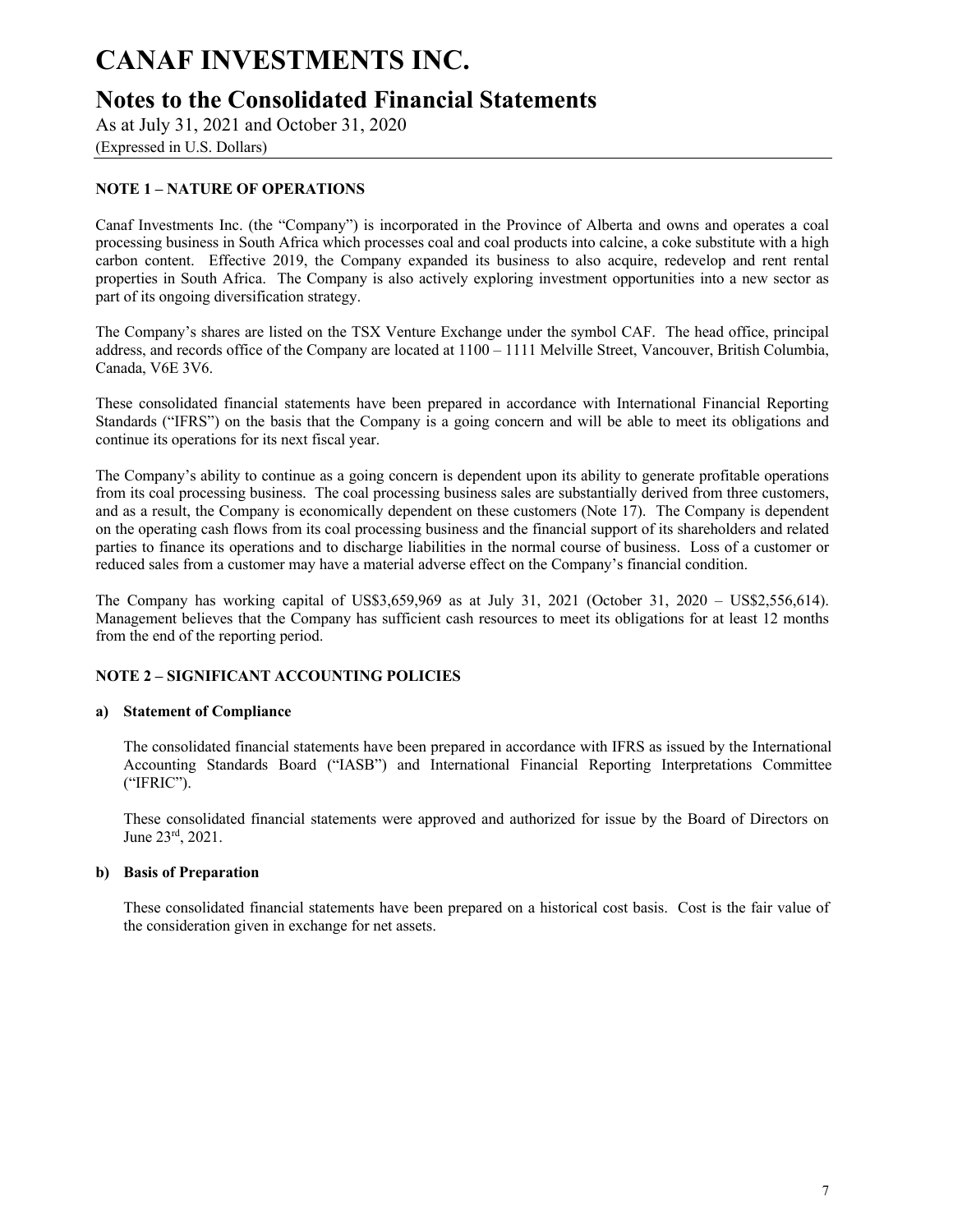### **Notes to the Consolidated Financial Statements**

As at July 31, 2021 and October 31, 2020

(Expressed in U.S. Dollars)

### **NOTE 2 – SIGNIFICANT ACCOUNTING POLICIES (Continued)**

#### **c) Basis of Consolidation**

These consolidated financial statements include the accounts of the Company and all its subsidiaries (collectively, the "Company"):

|                                                                   | Country of           |                |                            |
|-------------------------------------------------------------------|----------------------|----------------|----------------------------|
| Entity                                                            | Incorporation        | Holding        | <b>Functional Currency</b> |
|                                                                   |                      |                |                            |
| Canaf Investments Inc.                                            | Canada               | Parent Company | Canadian Dollar            |
| Quantum Screening and Crushing (Proprietary) Limited South Africa |                      | 100%           | South African Rand         |
| Southern Coal (Proprietary) Limited                               | South Africa         | 70%            | South African Rand         |
| Canaf Investments (Proprietary) Ltd.                              | South Africa         | 100%           | South African Rand         |
| Canaf Estate Holdings (Proprietary) Ltd.                          | South Africa         | 100%           | South African Rand         |
| Nabisoga Mining Ltd.                                              | <b>United States</b> | 100%           | Canadian Dollar            |
| Rwenzori Cobalt Company Ltd.                                      | <b>United States</b> | 100%           | Canadian Dollar            |

Intercompany balances and transactions are eliminated in preparing these consolidated financial statements. The net assets and net profit attributable to outside shareholders are presented as amounts attributable to noncontrolling interests in the consolidated statement of financial position and consolidated statement of comprehensive income.

Nabisoga Mining Ltd, and Rwenzori Cobalt Company Ltd. are inactive subsidiaries.

#### **d) Functional and Presentation Currency**

These consolidated financial statements are presented in U.S. dollars. Each entity determines its own functional currency (Note 2(c)) and items included in the financial statements of each entity are measured using that functional currency.

#### **i) Transactions and Balances in Foreign Currencies**

Foreign currency transactions are translated into the functional currency of the respective entity, using the exchange rates prevailing at the dates of the transactions. Foreign exchange gains and losses resulting from the settlement of such transactions and from the remeasurement of monetary items at year-end exchange rates are recognized immediately in profit or loss.

Non-monetary items measured at historical cost are translated using the exchange rates at the date of the transaction and are not retranslated. Non-monetary items measured at fair value are translated using the exchange rates at the date when fair value was determined.

#### **ii) Foreign Operations**

On consolidation, the assets and liabilities of foreign operations are translated into U.S. dollars from their functional currency at the exchange rate prevailing at the reporting date and their income statements are translated at the exchange rate prevailing at the dates of the transactions. The exchange differences arising on the translation are recognized in other comprehensive income and accumulated in the foreign currency translation reserve in equity. On disposal of a foreign operation, the component of other comprehensive income relating to that particular foreign operation is recognized in earnings as part of the gain or loss on disposal.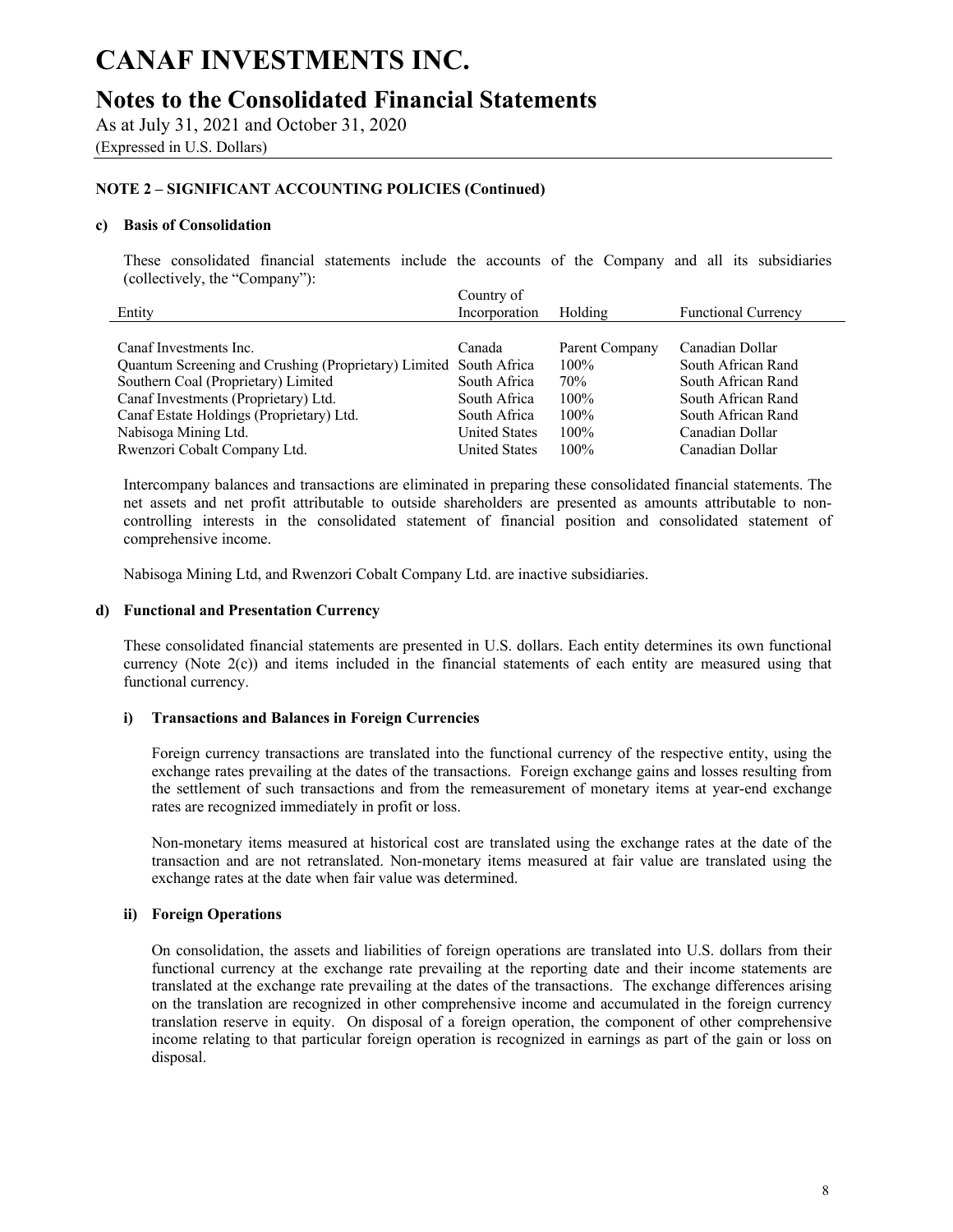**Notes to the Consolidated Financial Statements**

As at July 31, 2021 and October 31, 2020

(Expressed in U.S. Dollars)

### **NOTE 2 – SIGNIFICANT ACCOUNTING POLICIES (Continued)**

#### **e) Inventories**

Inventories consist of raw materials and finished goods (calcine) and are valued at the lower of cost and estimated net realizable value. Estimated net realizable value is the estimated selling price in the ordinary course of business less any cost of disposal.

Cost is determined on the following basis: Raw materials and packing material are valued at average cost. Finished goods are valued at raw material cost plus labour cost and an appropriate portion of the related fixed and variable manufacturing overhead expenses based on normal capacity.

Cost of sales is determined on a weighted average cost basis and includes transportation and handling costs.

#### **f) Intangible Assets**

Intangible assets represent the identifiable value of customer contracts acquired on the purchase of the South African subsidiary in 2007. On October 31, 2008, the Company wrote down the carrying value of its intangible assets to a nominal amount.

#### **g) Property, Plant and Equipment**

Property, plant and equipment are recorded at cost less accumulated depreciation and accumulated impairment losses.

Depreciation is recognized to write off the cost of the property, plant and equipment less their residual values over their useful lives using the straight-line method at the following rates, except in the year of acquisition, when one half of the rates are used:

| 3 Years |
|---------|
| 5 Years |
| 5 Years |
| 5 Years |
| 5 Years |
|         |

An item of property, plant and equipment is derecognized upon disposal or when no future economic benefits are expected to arise from the continued use of the asset. Any gain or loss arising on the disposal or retirement of an item of property, plant and equipment is determined as the difference between the sales proceeds and the carrying amount of the asset and is recognized in profit or loss.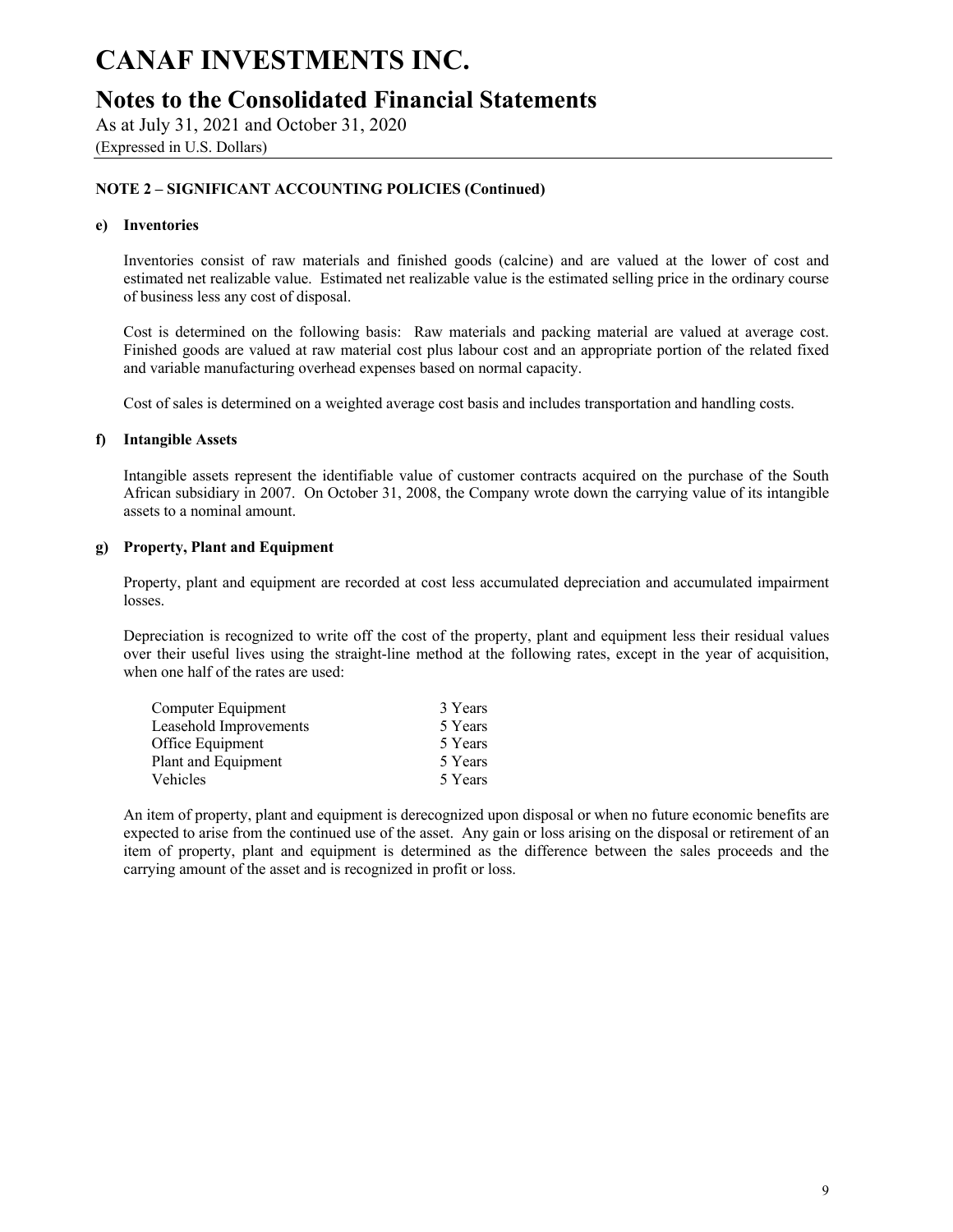## **Notes to the Consolidated Financial Statements**

As at July 31, 2021 and October 31, 2020

(Expressed in U.S. Dollars)

### **NOTE 2 – SIGNIFICANT ACCOUNTING POLICIES (Continued)**

#### **h) Impairment of Non-Current Assets**

At the end of each reporting period, the Company reviews the carrying amounts of its non-current assets to determine whether there is any indication that those assets have suffered an impairment loss. Individual assets are grouped together as a cash generating unit for impairment assessment purposes at the lowest level at which there are identifiable cash flows that are independent from other group assets.

If any such indication of impairment exists, the Company makes an estimate of its recoverable amount. The recoverable amount is the higher of fair value less costs to sell and value in use. Where the carrying amount of a cash generating unit exceeds its recoverable amount, the cash generating unit is considered impaired and is written down to its recoverable amount. In assessing the value in use, the estimated future cash flows are adjusted for the risks specific to the cash generating unit and are discounted to their present value with a discount rate that reflects current market indicators.

Where an impairment loss subsequently reverses, the carrying amount of the cash generating unit is increased to the revised estimate of its recoverable amount, to the extent that the increased carrying amount does not exceed the carrying amount that would have been determined had no impairment loss been recognized for the cash generating unit in prior years. A reversal of an impairment loss is recognized as income immediately.

#### **i) Revenue Recognition**

Pursuant to IFRS 15 Revenue from Contracts with Customers, revenue from the sale of calcine is recognized upon transfer of title which is completed when the physical product is delivered to customers and collection is reasonably assured.

Rental revenue is recognized on a straight-line basis over the term of the lease and collection is reasonably assured. Interest and other income are recognized when earned and collection is reasonably assured.

#### **j) Provisions**

Provisions are recognized when the Company has a present legal or constructive obligation as a result of a past event, it is probable that an outflow of resources embodying economic benefits will be required to settle the obligation, and a reliable estimate can be made of the amount of the obligation. The amount recognized as a provision is the best estimate of the consideration required to settle the present obligation at the end of the reporting period, taking into account the risks and uncertainties surrounding the obligation. As at July 31, 2021, the Company has no material provisions.

#### **k) Share Capital**

Share capital includes cash consideration received for share issuances, net of commissions and issue costs. Common shares issued for non-monetary consideration are recorded at their fair market value based upon the trading price of the Company's shares on the TSX Venture Exchange on the date of the agreement.

#### **l) Share-Based Payments**

The fair value method of accounting is used for share-based payment transactions. Under this method, the cost of stock options and other share-based payments is recorded based on the estimated fair value using the Black-Scholes option pricing model at the grant date and is charged to profit over the vesting period. The amount recognized as an expense is adjusted to reflect the number of equity instruments expected to vest.

Upon the exercise of stock options and other share-based payments, consideration received on the exercise of these equity instruments is recorded as share capital and the related share-based payment reserve is transferred to share capital.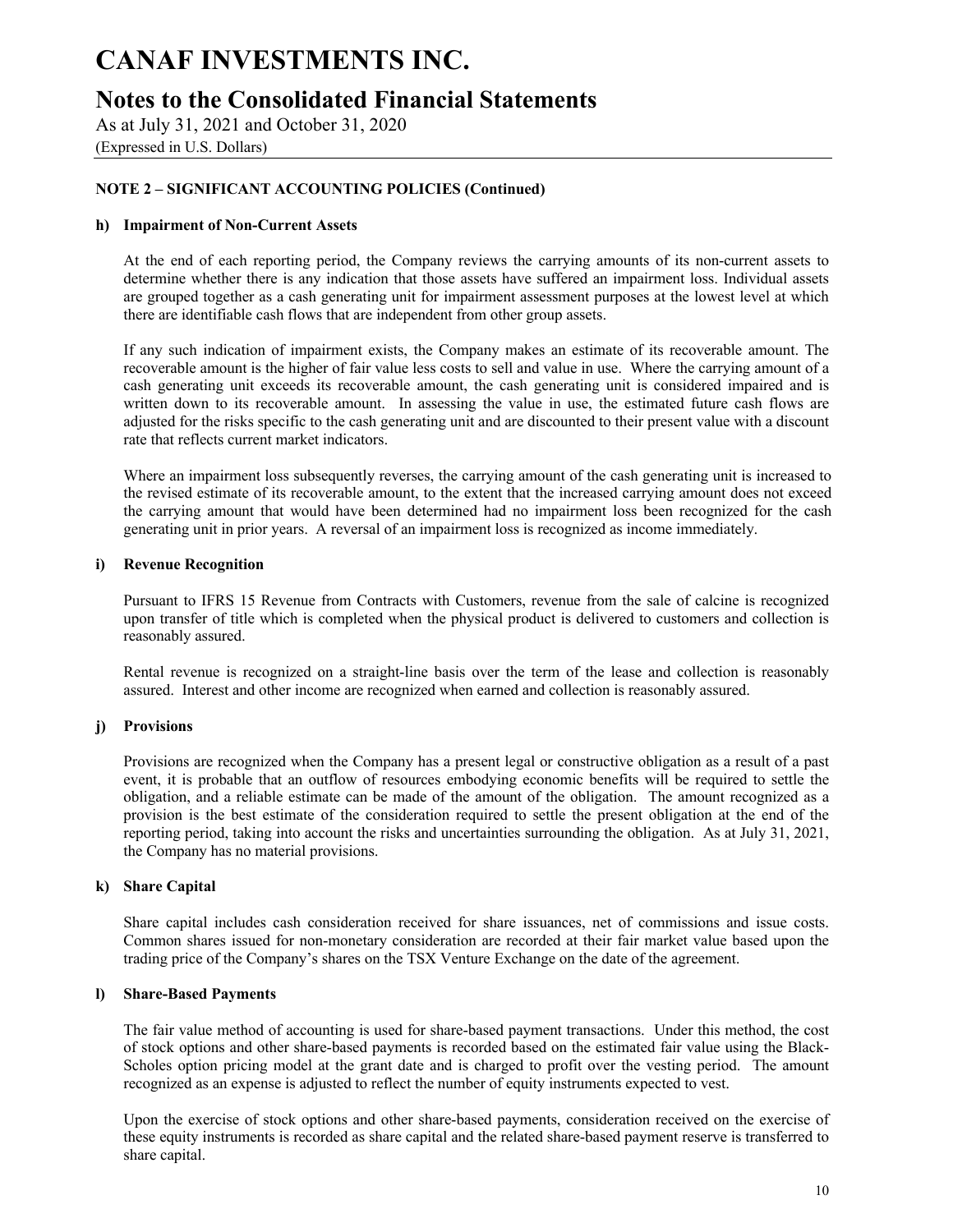### **Notes to the Consolidated Financial Statements**

As at July 31, 2021 and October 31, 2020

(Expressed in U.S. Dollars)

### **NOTE 2 – SIGNIFICANT ACCOUNTING POLICIES (Continued)**

#### **m) Earnings per Common Share**

Basic earnings per share is calculated by dividing the net income available to common shareholders by the weighted average number of common shares outstanding during the year. Diluted earnings per share is computed in accordance with the treasury stock method and based on the weighted average number of common shares and dilutive equity instruments. Diluted loss per share is the same as basic loss per share, as the issuance of shares on the exercise of stock options and share purchase warrants is anti-dilutive.

#### **n) Income Taxes**

Tax expense recognized in profit or loss comprises the sum of deferred tax and current tax not recognized in other comprehensive income or directly in equity.

#### **i) Current Income Tax**

Current income tax assets and/or liabilities comprise those claims from, or obligations to, fiscal authorities relating to the current or prior reporting periods that are unpaid at the reporting date. Current tax is payable on taxable profit, which differs from profit or loss in the consolidated financial statements. Calculation of current tax is based on tax rates and tax laws that have been enacted or substantively enacted by the end of the reporting period.

#### **ii) Deferred Income Tax**

Deferred income taxes are calculated using the liability method on temporary differences between the carrying amounts of assets and liabilities and their tax bases. Deferred tax assets and liabilities are calculated, without discounting, at tax rates that are expected to apply to their respective period of realization, provided they are enacted or substantively enacted by the end of the reporting period. Deferred tax liabilities are always provided for in full.

Deferred tax assets are recognized to the extent that it is probable that they will be able to be utilized against future taxable income. Deferred tax assets and liabilities are offset only when the Company has a right and intention to offset current tax assets and liabilities from the same taxation authority.

Changes in deferred tax assets or liabilities are recognized as a component of tax income or expense in profit or loss, except where they relate to items that are recognized in other comprehensive income or directly in equity, in which case the related deferred tax is also recognized in other comprehensive income or equity, respectively.

#### **o) Financial Instruments**

The Company adopted all of the requirements of IFRS 9 Financial Instruments on January 1, 2018. IFRS 9 utilizes a revised model for recognition and measurement of financial instruments in a single, forward-looking "expected loss" impairment model.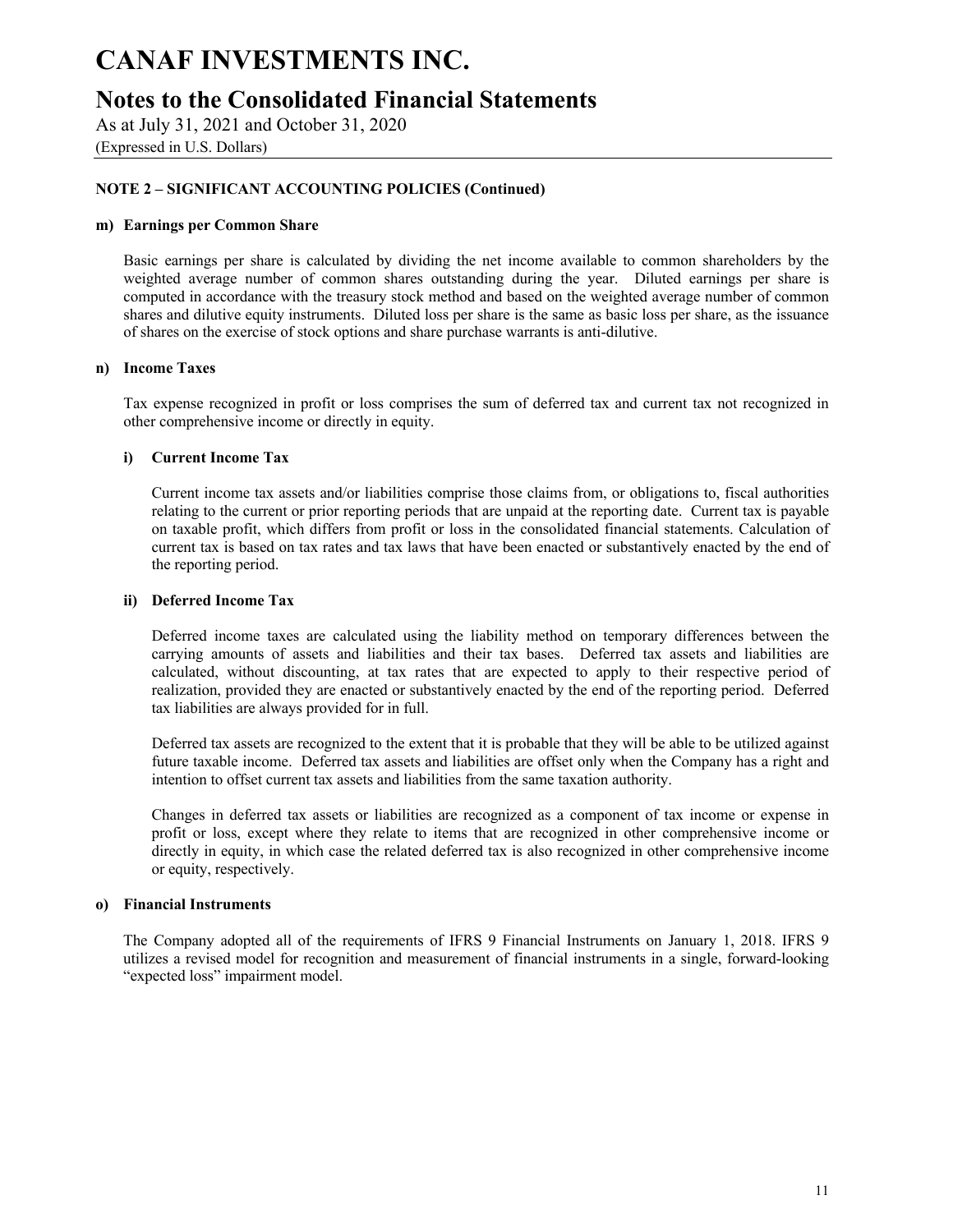### **Notes to the Consolidated Financial Statements**

As at July 31, 2021 and October 31, 2020 (Expressed in U.S. Dollars)

### **NOTE 2 – SIGNIFICANT ACCOUNTING POLICIES (Continued)**

#### **o) Financial Instruments (continued)**

The following is the Company's new accounting policy for financial instruments under IFRS 9:

#### (i) Classification

The Company classifies its financial instruments in the following categories: at fair value through profit and loss ("FVTPL"), at fair value through other comprehensive income (loss) ("FVTOCI") or at amortized cost. The Company determines the classification of financial assets at initial recognition. The classification of debt instruments is driven by the Company's business model for managing the financial assets and their contractual cash flow characteristics. Equity instruments that are held for trading are classified as FVTPL. For other equity instruments, on the day of acquisition the Company can make an irrevocable election (on an instrument-byinstrument basis) to designate them as at FVTOCI. Financial liabilities are measured at amortized cost, unless they are required to be measured at FVTPL (such as instruments held for trading or derivatives) or if the Company has opted to measure them at FVTPL.

The Company completed a detailed assessment of its financial assets and liabilities as at January 1, 2018.

| <b>Financial assets/liabilities</b> | <b>Original Classification IAS 39</b> | <b>Classification IFRS 9</b> |
|-------------------------------------|---------------------------------------|------------------------------|
| Cash                                | <b>FVTPL</b>                          | <b>FVTPL</b>                 |
| Trade receivables                   | Loans and Receivables                 | Amortized cost               |

Accounts payable | Other Liabilities | Amortized cost Bank loan **Dumber 2** Other Liabilities **Amortized cost** 

The following table shows the classification under IFRS 9:

The adoption of IFRS 9 resulted in no impact to the opening accumulated deficit nor to the opening balance of accumulated comprehensive income on January 1, 2018.

#### (ii) Measurement

Financial assets and liabilities at amortized cost

Financial assets and liabilities at amortized cost are initially recognized at fair value plus or minus transaction costs, respectively, and subsequently carried at amortized cost less any impairment.

Financial assets and liabilities at FVTPL

Financial assets and liabilities carried at FVTPL are initially recorded at fair value and transaction costs are expensed in the statements of comprehensive loss. Realized and unrealized gains and losses arising from changes in the fair value of the financial assets and liabilities held at FVTPL are included in the statements of comprehensive loss in the period in which they arise.

#### Debt investments at FVTOCI

These assets are subsequently measured at fair value. Interest income calculated using the effective interest method, foreign exchange gains and losses and impairment are recognised in profit or loss. Other net gains and losses are recognised in Other Comprehensive Income ("OCI"). On derecognition, gains and losses accumulated in OCI are reclassified to profit or loss.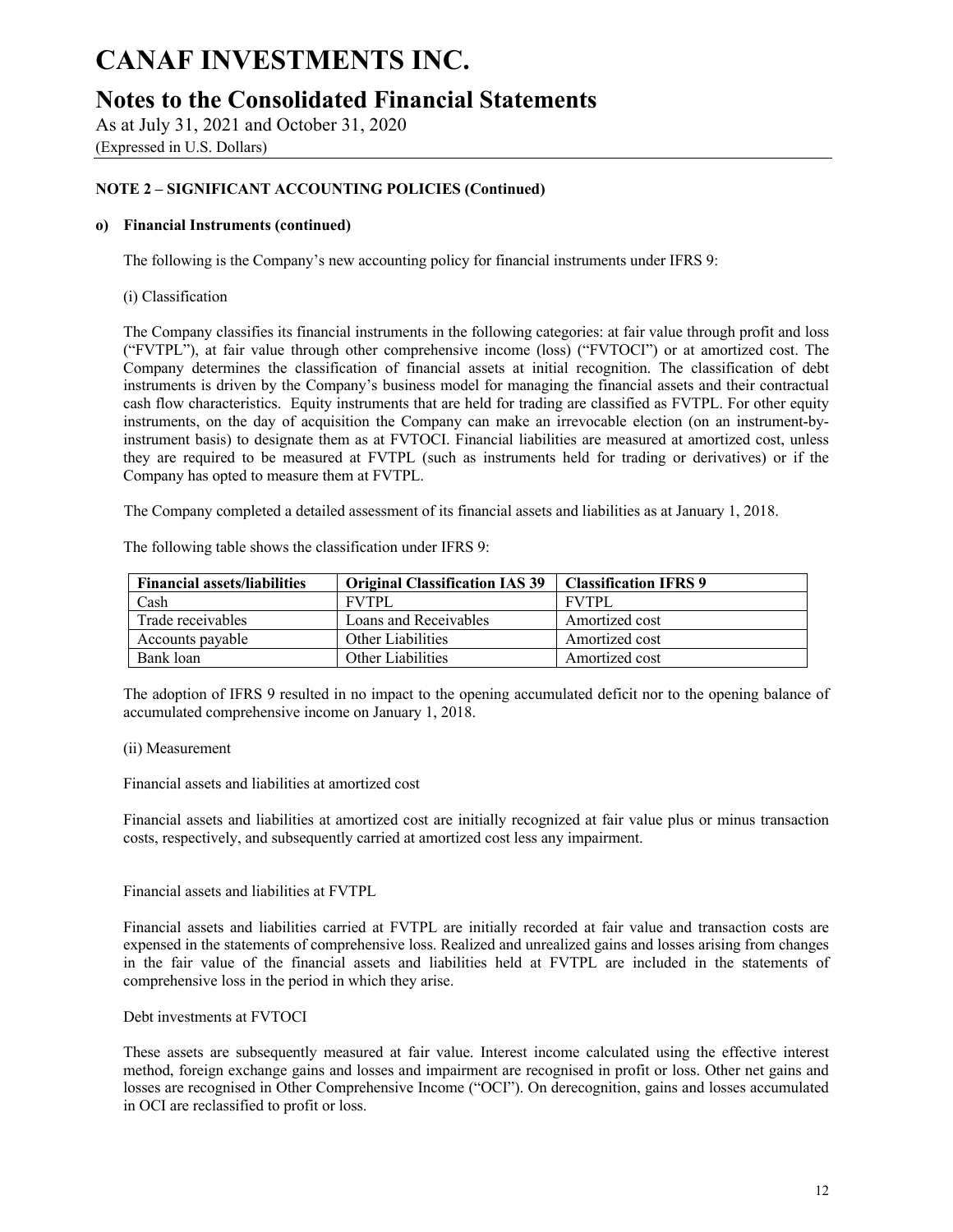### **Notes to the Consolidated Financial Statements**

As at July 31, 2021 and October 31, 2020

(Expressed in U.S. Dollars)

### **NOTE 2 – SIGNIFICANT ACCOUNTING POLICIES (Continued)**

#### **o) Financial Instruments (continued)**

Equity investments at FVTOCI

These assets are subsequently measured at fair value. Dividends are recognised as income in profit or loss unless the dividend clearly represents a recovery of part of the cost of the investment. Other net gains and losses are recognised in OCI and are never reclassified to profit or loss.

(iii) Impairment of financial assets at amortized cost

The Company recognizes a loss allowance for expected credit losses on financial assets that are measured at amortized cost. At each reporting date, the Company measures the loss allowance for the financial asset at an amount equal to the lifetime expected credit losses if the credit risk on the financial asset has increased significantly since initial recognition. If at the reporting date, the financial asset has not increased significantly since initial recognition, the Company measures the loss allowance for the financial asset at an amount equal to the twelve month expected credit losses. The Company shall recognize in the statements of comprehensive loss, as an impairment gain or loss, the amount of expected credit losses (or reversal) that is required to adjust the loss allowance at the reporting date to the amount that is required to be recognized.

(iv) Derecognition

Financial assets

The Company derecognizes financial assets only when the contractual rights to cash flows from the financial assets expire, or when it transfers the financial assets and substantially all of the associated risks and rewards of ownership to another entity.

#### Financial liabilities

The Company derecognizes a financial liability when its contractual obligations are discharged or cancelled or expire. The Company also derecognizes a financial liability when the terms of the liability are modified such that the terms and / or cash flows of the modified instrument are substantially different, in which case a new financial liability based on the modified terms is recognized at fair value.

Gains and losses on derecognition are generally recognized in profit or loss.

The Company did not restate prior periods and determined that the adoption of IFRS 9 resulted in no impact to the opening accumulated deficit on January 1, 2018.

#### **p) Non-Controlling Interest**

Non-controlling interest in the Company's residual ownership interest in a controlled subsidiary is classified as a separate component of equity. On initial recognition, non-controlling interest is measured at the fair value of the non-controlling entity's contribution into the related subsidiary. Subsequent to the original transaction date, adjustments are made to the carrying amount of non-controlling interest for the non-controlling interest's share of changes to the subsidiary's equity.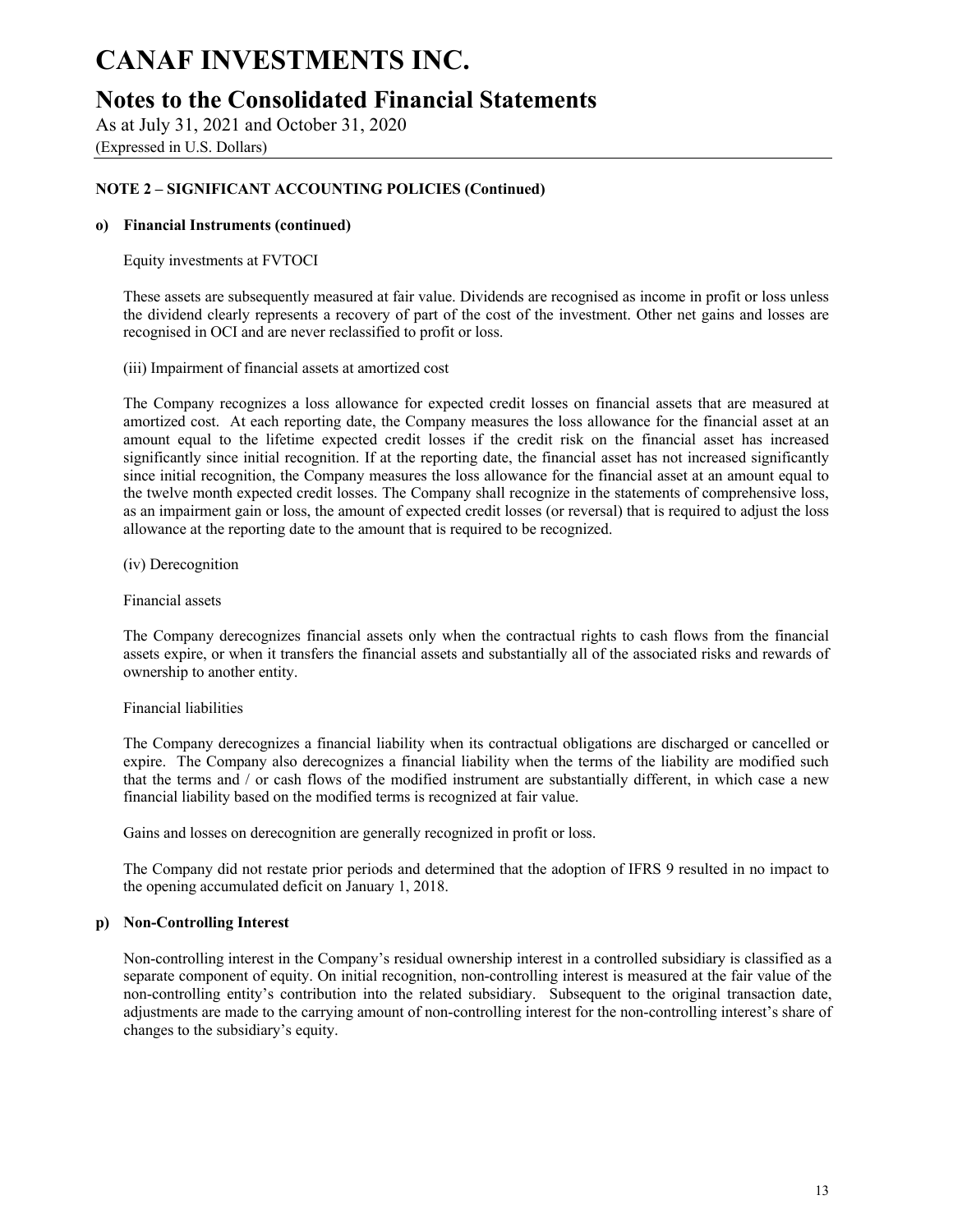## **Notes to the Consolidated Financial Statements**

As at July 31, 2021 and October 31, 2020

(Expressed in U.S. Dollars)

### **NOTE 3 – SIGNIFICANT ACCOUNTING JUDGMENTS, ESTIMATES AND ASSUMPTIONS**

In the application of the Company's accounting policies which are described in Note 2, management is required to make judgments, estimates, and assumptions about the carrying amounts of assets and liabilities that are not readily apparent from other sources. The estimates and associated assumptions are based on historical experience and other factors that are considered to be relevant. Actual results may differ from these estimates.

The estimates and underlying assumptions are reviewed on an ongoing basis. Revisions to accounting estimates are recognized in the period in which the estimate is revised if the revision affects only that period, or in the period of the revision and future periods, if the revision affects both current and future periods.

Significant judgments, estimates and assumptions that have the most significant effect on the amounts recognized in the consolidated financial statements are described below.

#### **a) Useful Lives of Property, Plant and Equipment and Intangible Assets**

Management reviews the useful lives of property, plant and equipment and intangible assets at each reporting date, based on the expected utility of these assets to the Company. Actual useful lives of these assets may differ from the estimate.

#### **b) Share-based Payments**

The fair value of share-based payments is subject to the limitations of the Black-Scholes option pricing model that incorporates market data and involves uncertainty in estimates used by management in the assumptions. Because the Black-Scholes option pricing model requires the input of highly subjective assumptions, including the volatility of share prices, changes in subjective input assumptions can materially affect the fair value estimate.

#### **c) Impairment of Non-Current Assets**

An impairment loss is recognized for the amount by which the asset's or cash-generating unit's carrying amount exceeds its recoverable amount. To determine the recoverable amount, management estimates expected future cash flows from each asset or cash-generating unit and determines a suitable interest rate in order to calculate the present value of those cash flows. In the process of measuring expected future cash flows, management makes assumptions about future operating results. These assumptions relate to future events and circumstances. In addition, when determining the applicable discount rate, estimation is involved in determining the appropriate adjustments to market risk and asset-specific risk factors.

Actual results may vary and may cause significant adjustments to the Company's assets within the next financial year.

#### **d) Deferred Tax Assets**

Deferred tax assets, including those arising from un-utilized tax losses, require management to assess the likelihood that the Company will generate sufficient taxable earnings in future periods in order to utilize recognized deferred tax assets. Assumptions about the generation of future taxable profits depend on management's estimates of future cash flows. In addition, future changes in tax laws could limit the ability of the Company to obtain tax deductions in future periods. To the extent that future cash flows and taxable income differ significantly from estimates, the ability of the Company to realize the net deferred tax assets recorded at the reporting date could be impacted.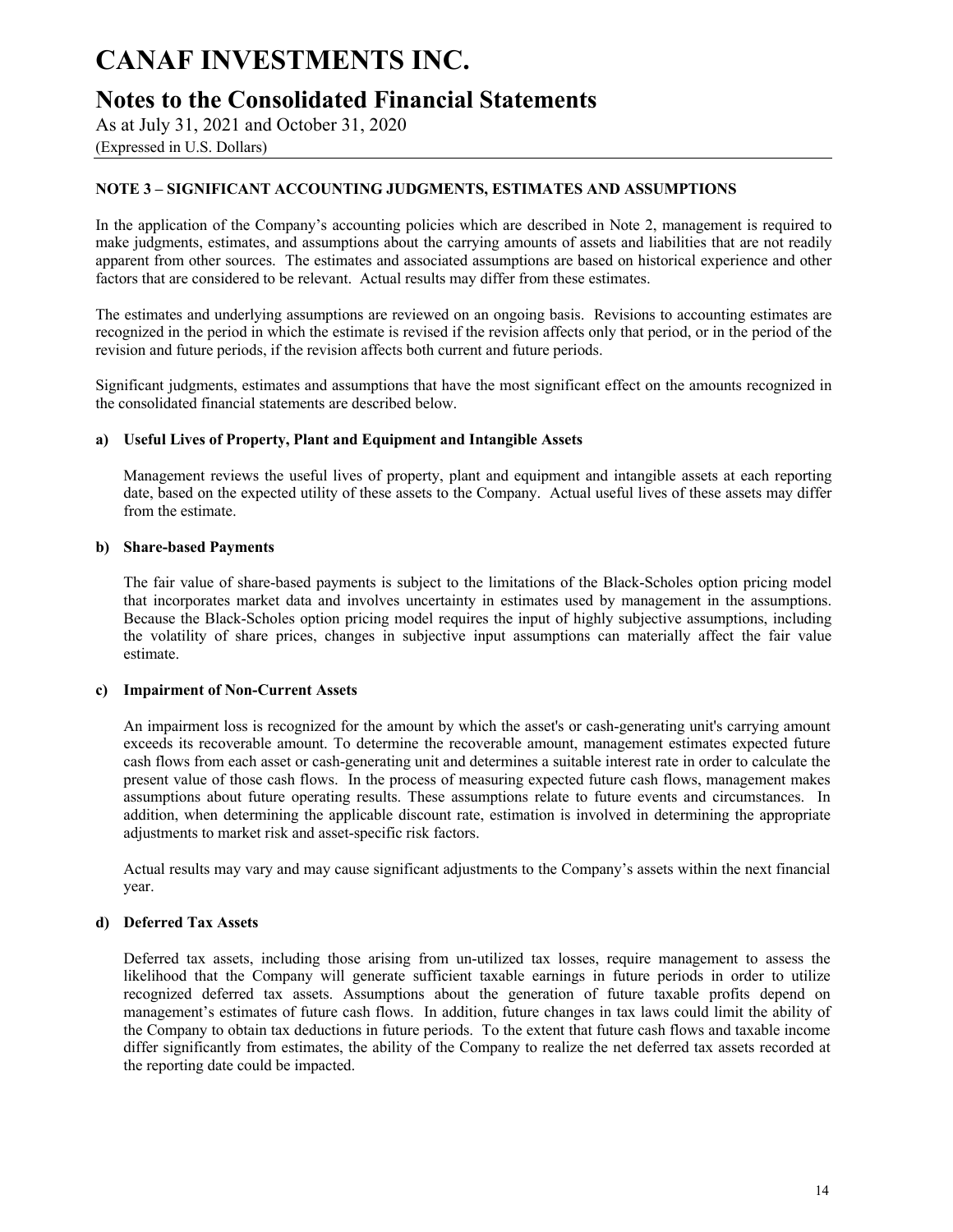## **Notes to the Consolidated Financial Statements**

As at July 31, 2021 and October 31, 2020

(Expressed in U.S. Dollars)

### **NOTE 4 – NEW ACCOUNTING STANDARDS ISSUED**

#### **IFRS 16 – Leases**

IFRS 16 sets out the principles for the recognition, measurement, presentation and disclosure of leases and requires lessees to account for all leases under a single on-balance sheet model similar to the accounting for finance leases. The standard includes two recognition exemptions for lessees: leases of 'low-value' assets; and short-term leases. For those assets determined to meet the definition of a lease, at the commencement date, a lessee will recognize a liability to make lease payments and an asset representing the right to use the underlying asset during the lease term. Lessees will be required to separately recognize the interest expense on the lease liability and the depreciation expense on the right-of-use asset. IFRS 16 also requires lessees to make more extensive disclosures than under IAS 17.

In transitioning to IFRS 16, which is effective for annual periods beginning on or after January 1, 2019, a lessee can choose to apply the standard using either a full retrospective or a modified retrospective approach. The standard's transition provisions permit certain reliefs. The Company will apply IFRS 16 on November 1, 2019 using the modified retrospective approach, which means the cumulative impact of adoption will be recognized as at November 1, 2019 and the comparatives will not be restated. The Company will elect to use the exemptions proposed by the standard on lease contracts for which the lease terms end within 12 months of the date of initial application, and lease contracts for which the underlying asset is of low value.

The Company has assessed its impact assessment of IFRS 16 and based on the Company's evaluation, IFRS 16 is not expected to have a material effect on the consolidated financial statements as the Company has elected to use the exemption proposed for lease terms that end within 12 months of the date of initial application.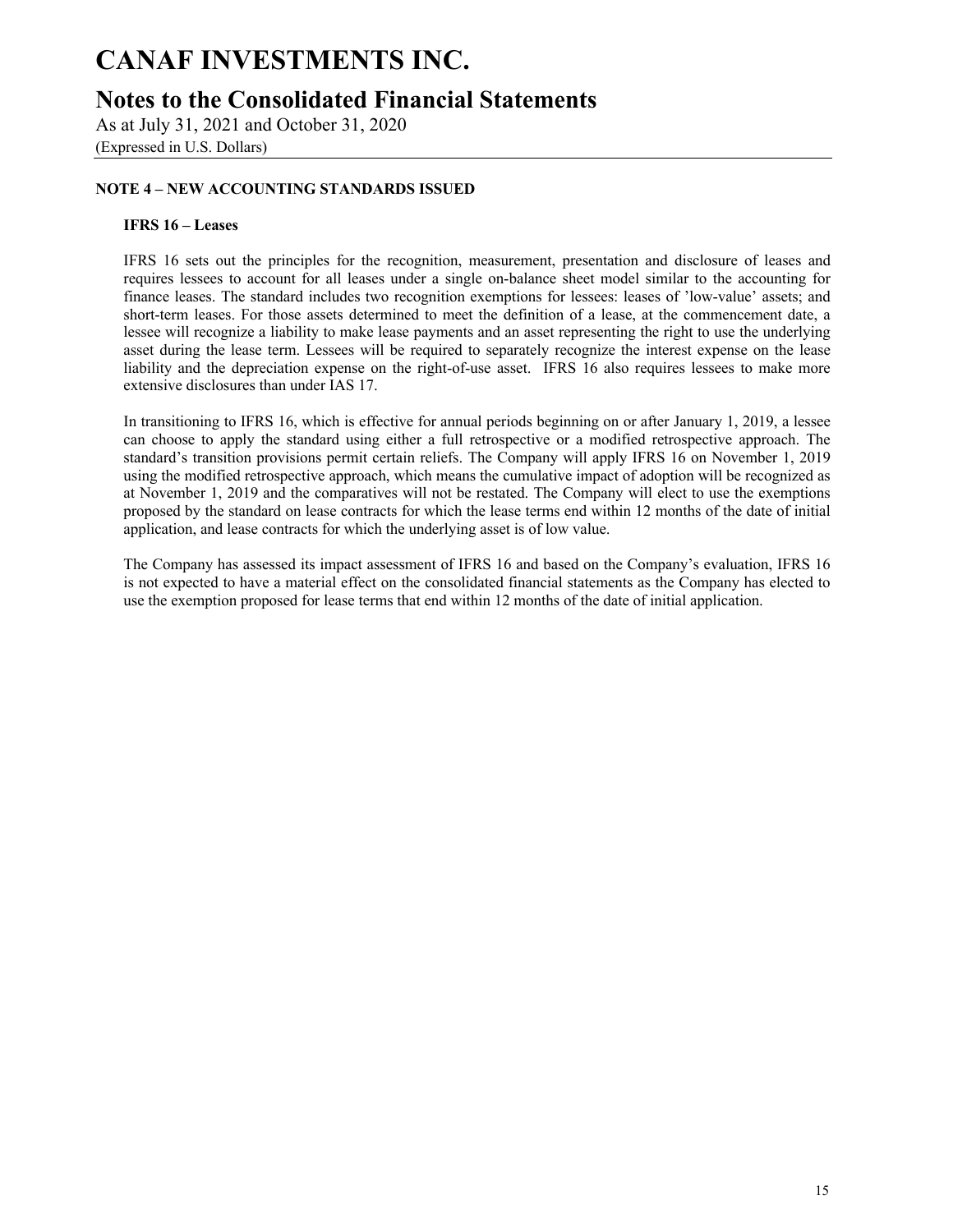## **Notes to the Consolidated Financial Statements**

As at July 31, 2021 and October 31, 2020

### (Expressed in U.S. Dollars)

### **NOTE 5 – DUE FROM NON-CONTROLLING INTEREST**

On July 3, 2018, the Company sold a 30% interest of its subsidiary, Southern Coal (Proprietary) Limited ("Southern Coal"), to Amandla Amakhulu (Pty) Ltd. ("AAM") for the price of 18 million Rand (approximately US\$1.3 million). AAM is a 100% black-owned company incorporated in South Africa, and the sales transaction complies with the Broad-Based Black Economic Empowerment ("BBBEE") incentive program in South Africa.

The sales proceeds are in the form of cumulative, redeemable preference shares of AAM in the amount of the purchase price, 18 million Rand (approximately \$1.3 million). These preference shares provide preferential dividends, until fully redeemed by AAM, with the dividends secured by an irrevocable direction from AAM to Southern Coal to pay the Company such dividends from any Southern Coal dividend distribution to AAM.

No dividends were paid during the quarter (total dividends for 2020 amount to US\$107,923).

The following table presents the dilution gain recorded on the sale of a 30% interest in Southern Coal in 2018:

| <b>Consideration Received</b>                                    | US\$                   |
|------------------------------------------------------------------|------------------------|
| Cumulative Redeemable Preference Shares of AAM (18 Million Rand) | 1,389,058              |
| <b>Net Assets of Southern Coal</b>                               |                        |
| <b>Total Assets</b><br><b>Total Liabilities</b>                  | 3,137,562<br>2,982,532 |
| Non-Controlling Interest Percentage                              | 155,030<br>30%         |
|                                                                  | 46,509                 |
| <b>Dilution Gain on Sale of Interest in Southern Coal</b>        | 1,342,549              |

As there was no change in control of the Company's subsidiary, the dilution gain was recorded as additional paid-in capital.

The due from non-controlling interest amount as of the balance sheet date is US\$1,216,580 (translated at July 31, 2021 exchange rate).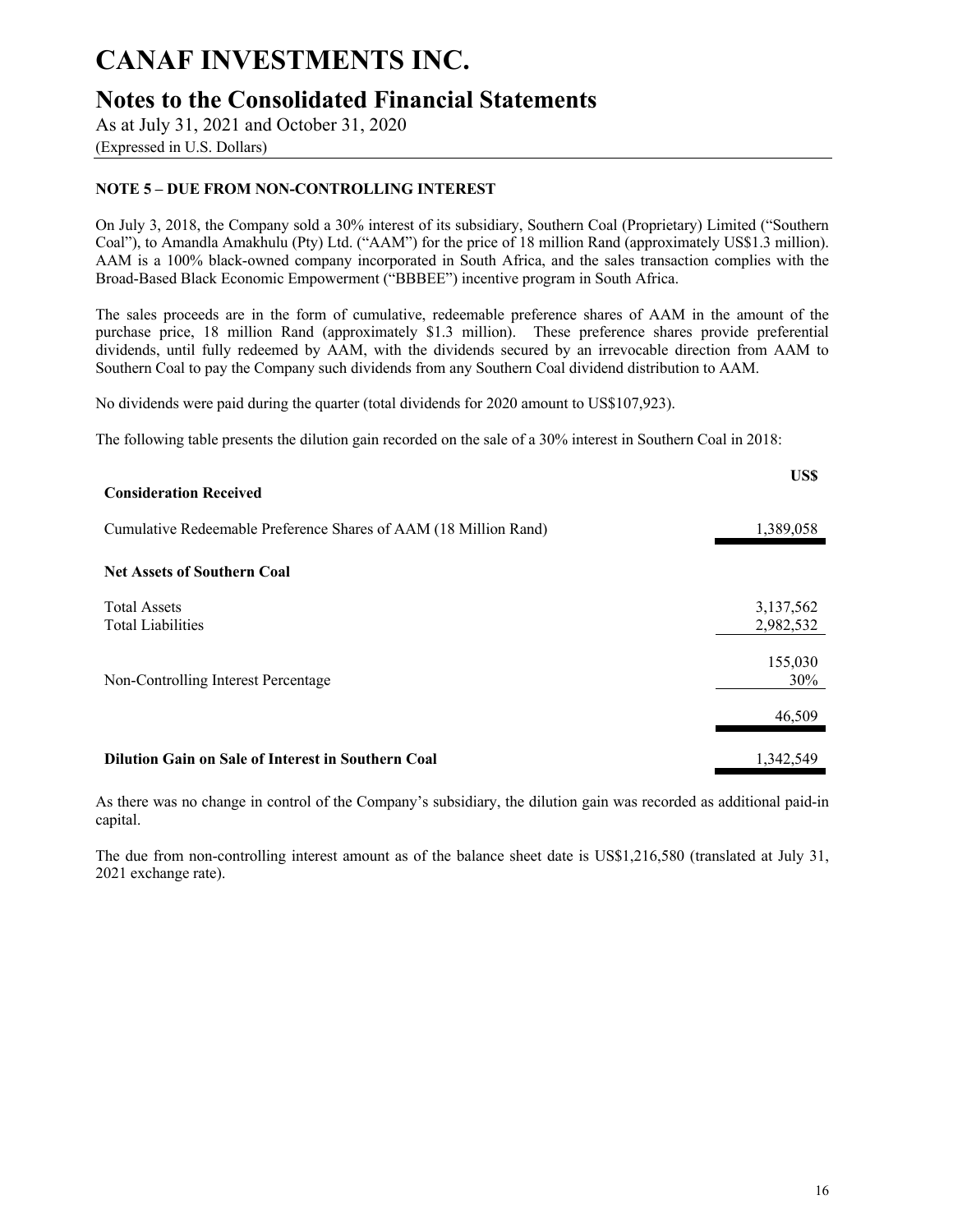## **Notes to the Consolidated Financial Statements**

As at July 31, 2021 and October 31, 2020

(Expressed in U.S. Dollars)

### **NOTE 6 – SALES TAX RECEIVABLE (PAYABLE)**

|                                                    | Jul 31, 2021<br>US\$ | Oct 31, 2020<br>US\$ |
|----------------------------------------------------|----------------------|----------------------|
| South African Value-Added Tax Receivable (Payable) | (61, 573)            | (67, 964)            |
| Canadian Goods and Services Tax Receivable         | 95                   | 120                  |
|                                                    | (61, 478)            | (67, 845)            |
| <b>NOTE 7 – INVENTORIES</b>                        | Jul 31, 2021         | Oct 31, 2020         |
|                                                    | US\$                 | US\$                 |
| Raw Materials                                      | 220,923              | 203,343              |
| Finished Goods – Calcine                           | 74,325               | 214,057              |
|                                                    | 295,248              | 417,400              |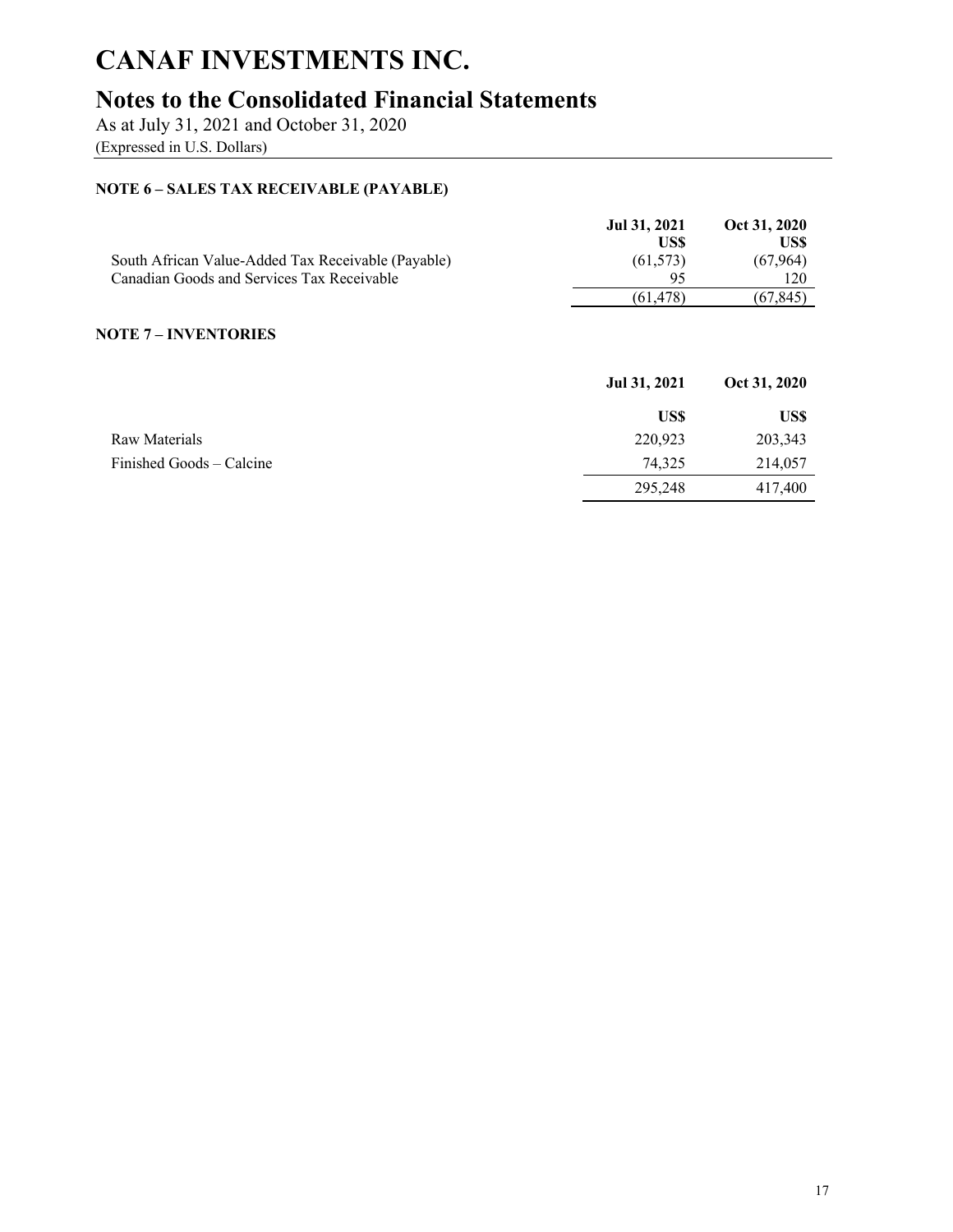# **Notes to the Consolidated Financial Statements**

As at July 31, 2021 and October 31, 2020 (Expressed in U.S. Dollars)

### **NOTE 8 – PROPERTY, PLANT AND EQUIPMENT**

| <b>COST</b>                     | Land                     | <b>Building</b> | Computer<br>Equipment | <b>Leaseholds</b><br><b>Improvements</b> | Office<br>Equipment | Plant &<br>Equipment | <b>Vehicles</b> | <b>Total</b> |
|---------------------------------|--------------------------|-----------------|-----------------------|------------------------------------------|---------------------|----------------------|-----------------|--------------|
|                                 | US\$                     | US\$            | US\$                  | US\$                                     | US\$                | <b>USS</b>           | US\$            | US\$         |
| Balance, October 31, 2019       | 6,640                    | 281,994         | 15,913                | 152,857                                  | 16,133              | 4,710,677            | 127,519         | 5,311,733    |
| Additions/ (Disposals)          |                          |                 |                       |                                          |                     | 334,391              |                 | 334,391      |
| Foreign Currency Translation    | $\overline{\phantom{a}}$ | (20, 832)       | (1, 149)              | (11, 032)                                | (1,164)             | (209, 027)           | (5,995)         | (249, 198)   |
| Balance, October 31, 2020       | 6,640                    | 261,162         | 14,764                | 141,825                                  | 14,969              | 4,836,041            | 121,524         | 5,396,926    |
| Additions/ (Disposals)          |                          |                 |                       |                                          |                     | 83,192               |                 | 83,192       |
| Foreign Currency Translation    |                          | 29,837          | 1,645                 | 15,801                                   | 1,667               | 341,261              | 8,584           | 398,795      |
| <b>Balance, Jul 31, 2021</b>    | 6,640                    | 290,999         | 16,409                | 157,626                                  | 16,636              | 5,260,494            | 130,108         | 5,878,913    |
| <b>ACCUMULATED DEPRECIATION</b> |                          |                 |                       |                                          |                     |                      |                 |              |
| Balance, October 31, 2019       |                          | 11,987          | 15,324                | 152,857                                  | 12,438              | 4,373,574            | 101,693         | 4,667,873    |
| Depreciation                    |                          | 2,751           | 458                   |                                          | 798                 | 180,107              | 8,405           | 192,520      |
| Additions/ (Disposals)          |                          |                 |                       |                                          |                     |                      |                 |              |
| Foreign Currency Translation    | $\overline{\phantom{a}}$ | (843)           | (1,103)               | (11, 032)                                | (891)               | (185,940)            | (4,061)         | (203, 871)   |
| Balance, October 31, 2020       | $\overline{\phantom{0}}$ | 13,895          | 14,679                | 141,825                                  | 12,345              | 4,367,741            | 106,037         | 4,656,522    |
| Depreciation                    |                          | 2,299           | 94                    |                                          | 621                 | 131,982              | 7,024           | 142,019      |
| Additions/ (Disposals)          |                          |                 |                       |                                          |                     |                      |                 |              |
| Foreign Currency Translation    | $\overline{\phantom{a}}$ | 1,561           | 1,636                 | 15,801                                   | 1,379               | 289,784              | 6,897           | 317,059      |
| <b>Balance, Jul 31, 2021</b>    |                          | 17,754          | 16,409                | 157,626                                  | 14,345              | 4,789,507            | 119,958         | 5,115,599    |
| <b>NET BOOK VALUE</b>           |                          |                 |                       |                                          |                     |                      |                 |              |
| <b>October 31, 2020</b>         | 6,640                    | 247,267         | 85                    |                                          | 2,624               | 468,300              | 15,487          | 740,404      |
| <b>July 31, 2021</b>            | 6,640                    | 273,245         |                       |                                          | 2,291               | 470,987              | 10,150          | 763,313      |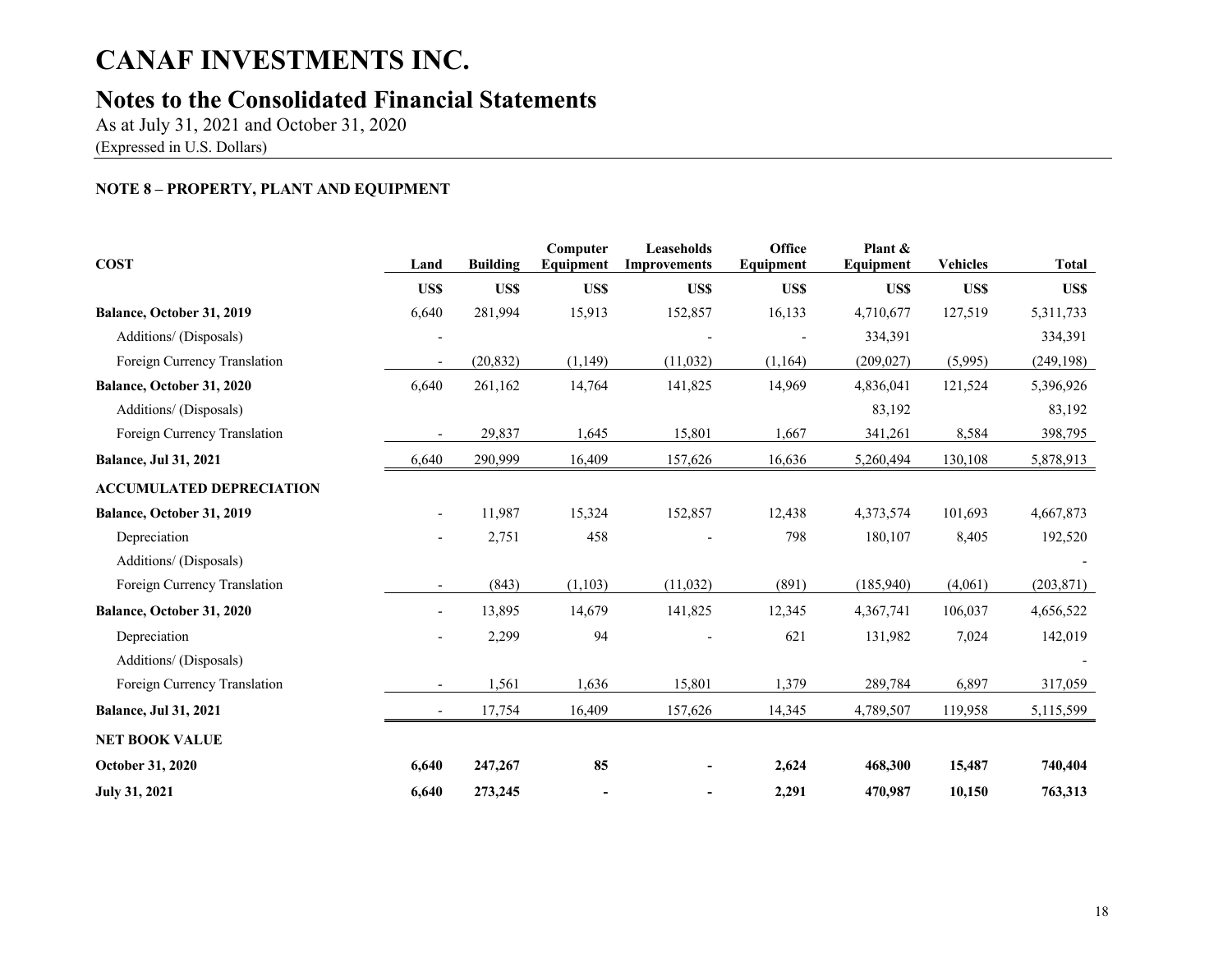## **Notes to the Consolidated Financial Statements**

As at July 31, 2021 and October 31, 2020

(Expressed in U.S. Dollars)

### **NOTE 9 – TRADE AND OTHER PAYABLES**

|                          | Jul 31, 2021 | Oct 31, 2020 |
|--------------------------|--------------|--------------|
|                          | US\$         | US\$         |
| Trade Payables           | 1,302,723    | 1,052,447    |
| Payroll Payable          |              | 25,935       |
| <b>Accrued Liability</b> | 54,428       | 67,869       |
|                          | 1,357,150    | 1,146,251    |

#### **NOTE 10 – SHARE CAPITAL**

The Company is authorized to issue an unlimited number of common shares without par value.

As at July 31, 2021, the Company had 47,426,195 common shares issued and outstanding as presented in the consolidated statements of changes in shareholders' equity.

There are no stock options and share purchase warrants outstanding as at July 31, 2021 and October 31, 2020.

#### **NOTE 11 – RELATED PARTY TRANSACTIONS**

|                                |                                                                                                                                    |               | <b>9 Months Ended</b> |
|--------------------------------|------------------------------------------------------------------------------------------------------------------------------------|---------------|-----------------------|
|                                |                                                                                                                                    | <b>Jul 31</b> | <b>Jul 31</b>         |
|                                |                                                                                                                                    | 2021          | 2020                  |
| <b>Services</b>                | Party                                                                                                                              | US\$          | US\$                  |
| CFO and Director               | Professional fees for financial administration and management services                                                             | 19,555        | 17,455                |
| Chairman and Director          | Consulting fees for financial administration and management services                                                               | 6,790         | 4,189                 |
| President, CEO and<br>Director | President, CEO and director of the Corporation                                                                                     | 61,158        | 55,565                |
| Company Secretary              | Professional fees for administration and management services                                                                       | 4,137         |                       |
| <b>Directors</b>               | Directors fees for administration and management services in relation<br>to the Company's coal processing business in South Africa | 48,336        | 58,735                |
| Director                       | Consulting fees                                                                                                                    | 9,112         | 24,905                |
|                                |                                                                                                                                    | 139,976       | 160.849               |

In addition to those transactions disclosed elsewhere in these consolidated financial statements, the Company incurred expenses to the following related parties:

All related party transactions were in the normal course of operations and were measured at the exchange value, which represented the amount of consideration established and agreed to by the related parties.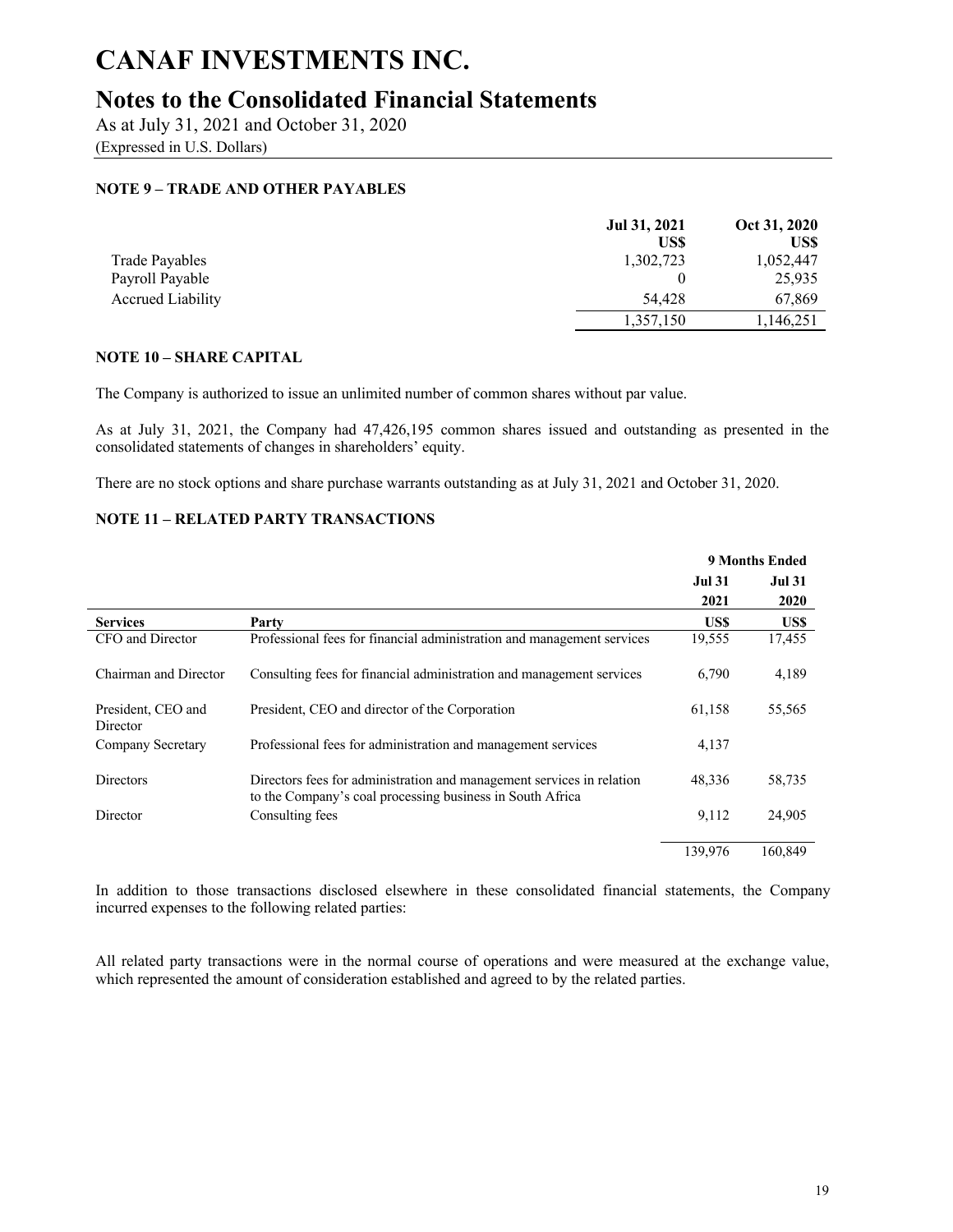# **Notes to the Consolidated Financial Statements**

As at July 31, 2021 and October 31, 2020 (Expressed in U.S. Dollars)

### **NOTE 12 – SUPPLEMENTAL CASH FLOW INFORMATION**

### **a) Change in Non-Cash Working Capital Accounts**

|                                 | <b>Jul 31</b> | <b>Oct 31</b> |
|---------------------------------|---------------|---------------|
|                                 | 2021          | 2020          |
|                                 | US\$          | US\$          |
| <b>Trade Receivables</b>        | (248, 599)    | 884,162       |
| Sales Tax Receivable            | (13,862)      | 62,640        |
| Inventories                     | 42,867        | (1, 425)      |
| Prepaid Expense and Deposits    | 3,750         | (413)         |
| Trade and Other Payables        | 90,390        | (162,989)     |
| Income Taxes Payable/(Deferred) | 228,753       | 568,600       |
|                                 | 103,299       | 1,350,576     |
| b) Other Items                  |               |               |
| <b>Interest Received</b>        | 45,547        | 77,946        |
| Income Tax Paid                 | (68,095)      | 258,813       |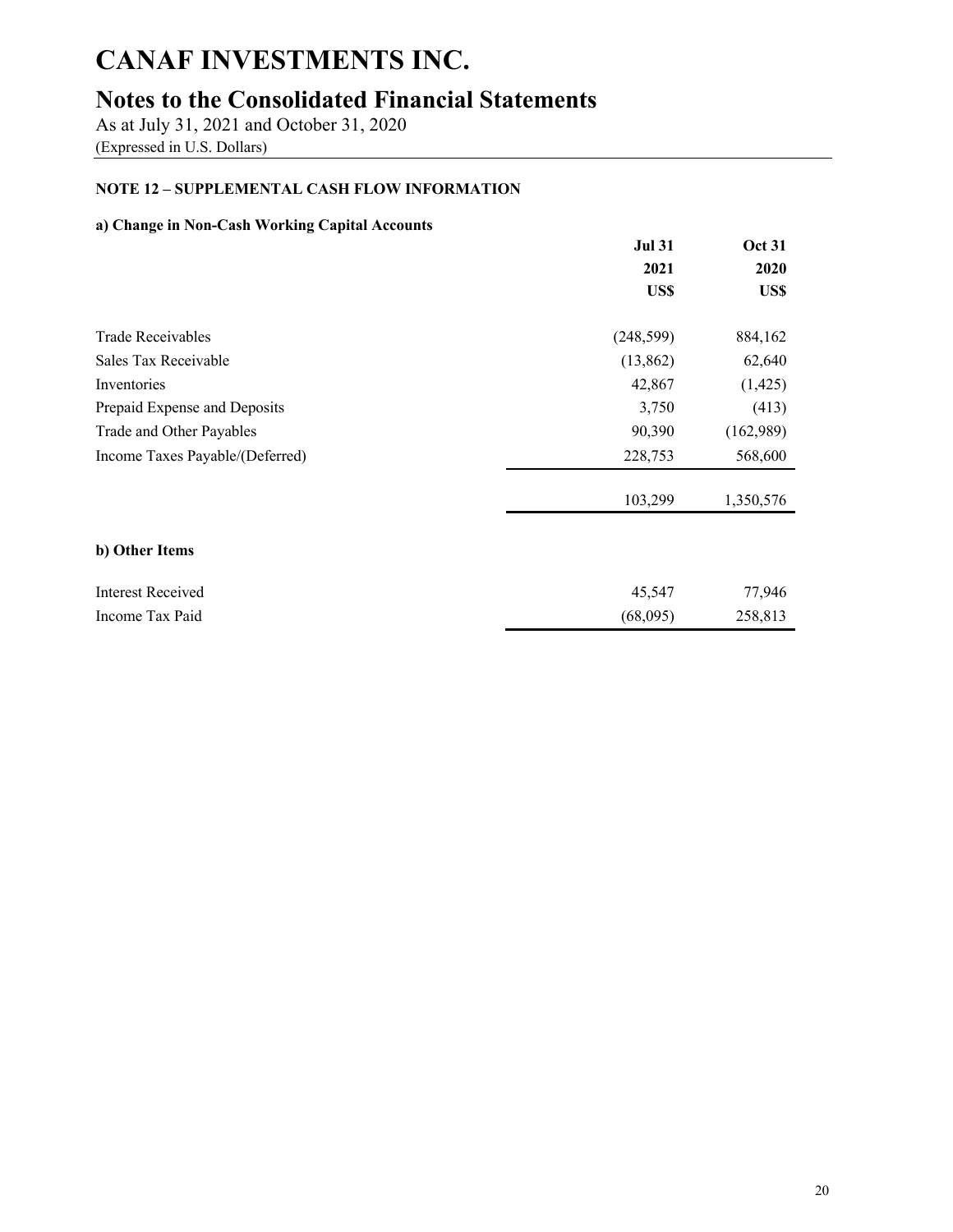## **Notes to the Consolidated Financial Statements**

As at July 31, 2021 and October 31, 2020

(Expressed in U.S. Dollars)

### **NOTE 13 – COST OF SALES**

|                                         | <b>9 Months Ended</b> |               |  |
|-----------------------------------------|-----------------------|---------------|--|
|                                         | <b>Jul 31</b>         | <b>Jul 31</b> |  |
|                                         | 2021                  | 2020          |  |
|                                         | US\$                  | US\$          |  |
| Inventories, Beginning of the Year      | 417,400               | 649,498       |  |
| Analysis Fees                           | 74                    | 2,804         |  |
| Depreciation                            | 139,727               | 149,886       |  |
| Electricity                             | 92,374                | 49,229        |  |
| Fuel, Oil and Lubricants                | 84,979<br>51,076      |               |  |
| Professional and Project Management Fee | 12,863                | 14,523        |  |
| <b>Medical Expenses</b>                 | 7,861                 | 5,254         |  |
| <b>Product Purchases</b>                | 8,224,422             | 7,239,473     |  |
| Protective Clothing                     | 11,501                | 8,230         |  |
| Provident Fund                          | 16,943                | 11,976        |  |
| Machinery Rental                        | 64,474                | 86,666        |  |
| Repairs and Maintenance                 | 244,496               | 160,017       |  |
| Salaries and Benefits                   | 298,138               | 251,319       |  |
| Transportation                          | 166,395               | 267,474       |  |
| Inventories, End of the Quarter         | (295, 248)            | (592, 740)    |  |
|                                         | 9,486,399             | 8,354,685     |  |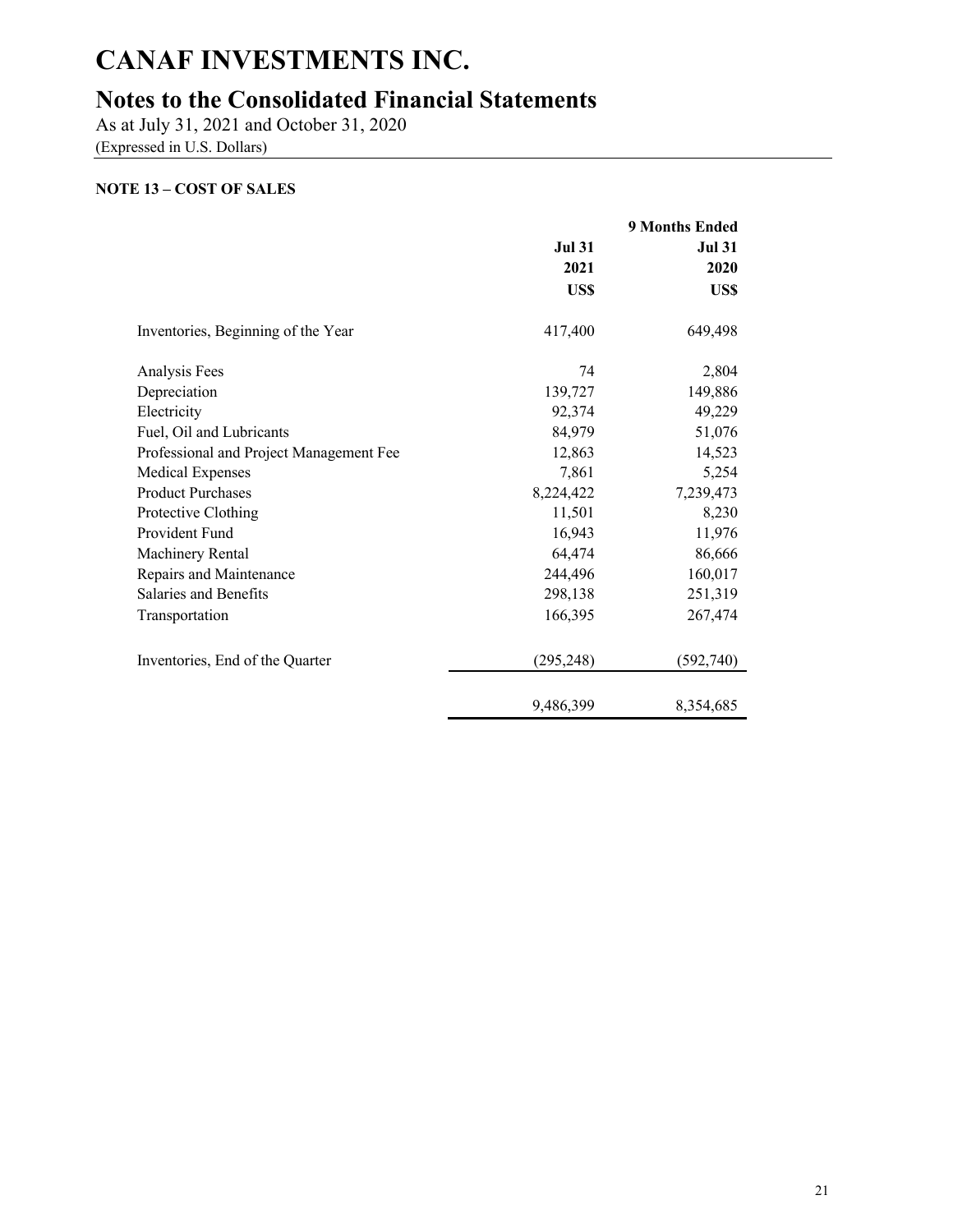## **Notes to the Consolidated Financial Statements**

As at July 31, 2021 and October 31, 2020

(Expressed in U.S. Dollars)

### **NOTE 14 – GENERAL AND ADMINISTRATIVE EXPENSES**

|                                        | 9 Months Ended |            |
|----------------------------------------|----------------|------------|
|                                        |                | July 31    |
|                                        | 2021           | 2020       |
|                                        | US\$           | US\$       |
| <b>Bank Charges and Interest</b>       | 4,773          | 15,489     |
| <b>Consulting Fees</b>                 | 70,270         | 80,470     |
| <b>Management Fees</b>                 | 46,556         | 57,229     |
| Directors Incentives                   | 30,579         | 16,775     |
| Office, Insurance and Sundry           | 55,102         | 42,929     |
| Professional Fees                      | 75,463         | 77,442     |
| Promotion                              | 4,735          | 684        |
| Telephone                              | 7,064          | 6,212      |
| Transfer Agent and Filing Fees         | 9,350          | 9,163      |
| Travel                                 | 18,654         | 18,135     |
| <b>Bad Debt</b>                        |                | 1,202      |
| Broad-Based Black Economic Empowerment | 59,276         | 25,864     |
|                                        | 381,822        | 351,595    |
| Foreign Exchange gain                  | (6,762)        | 3,544      |
| <b>Finance Costs</b>                   |                |            |
| <b>Expenses</b>                        | 375,060        | 355,139    |
| Interest Income                        | (106, 821)     | (115, 445) |
| Other Income                           | (32, 267)      | (14,242)   |
|                                        | 235,972        | 225,452    |

#### **NOTE 15 – ECONOMIC DEPENDENCE**

Sales from the Company's South African coal processing business are substantially derived from a very few customers and as a result, the Company is economically dependent on these customers. The Company's exposure to credit risk is limited to the carrying value of its accounts receivable. As at July 31, 2021, trade receivables of US\$1,691,072 were due from these customers and were collected subsequent to quarter end.

#### **NOTE 16 – COMMITMENT**

The Company has an agreement to lease premises for its coal processing plant in South Africa for a term of ten years, expiring on December 31, 2020, with a monthly rent of Rand 35,000 (US\$2,156). After lease expiry in December 31, 2020, the Company is operating under the same terms as the expired lease with an effective notice period of 60 days.

In June 2021 the Corporation secured a further land tenure for Quantum. The term of the lease is for five years, with a monthly rent of Rand 25,000 per month and with an option to extend for a further four years and nine months. Quantum is now in the process of applying for environmental authorisations which would allow for the construction of further calcining facilities; the overall application process could only be completed and outcome determined by September 2022.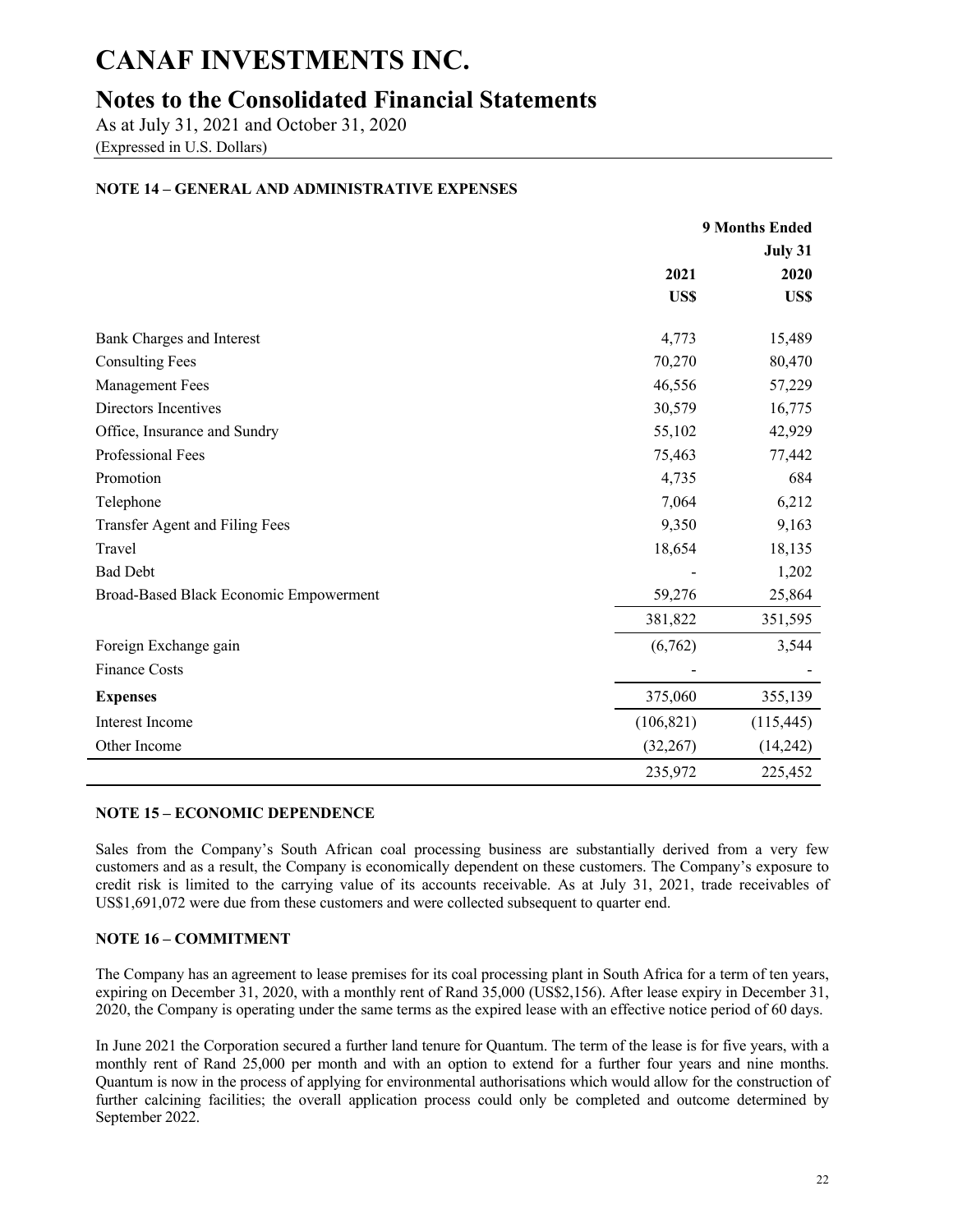## **Notes to the Consolidated Financial Statements**

As at July 31, 2021 and October 31, 2020

(Expressed in U.S. Dollars)

### **NOTE 17 – SEGMENT INFORMATION**

The Company operates in two reportable operating segments: the head office operations in Canada and the coal processing business in South Africa.

|                                        |            |                     | <b>9 Months Ended</b><br><b>July 31, 2021</b> |
|----------------------------------------|------------|---------------------|-----------------------------------------------|
|                                        | Canada     | <b>South Africa</b> | <b>Total</b>                                  |
|                                        | US\$       | US\$                | US\$                                          |
| Jul 31 2021                            |            |                     |                                               |
| Net (Loss) Income for the Period       | (174, 349) | 988,232             | 813,883                                       |
|                                        |            |                     |                                               |
| Revenues (Note 16)                     |            | 10,834,358          | 10,834,358                                    |
| Gross Profit                           |            | 1,347,959           | 1,347,959                                     |
| Depreciation                           |            | 142,019             | 142,019                                       |
| <b>Interest Expense</b>                |            |                     |                                               |
| Current Income Tax Expense             |            | (298, 103)          | (298, 103)                                    |
|                                        |            |                     |                                               |
| <b>Current Assets</b>                  | 164,981    | 5,158,027           | 5,323,008                                     |
| Property, Plant and Equipment (Note 7) |            | 763,313             | 763,313                                       |
| <b>Interest Bearing Borrowings</b>     |            | 1,216,580           | 1,216,580                                     |
| Intangible Assets                      |            |                     |                                               |
| <b>Total Assets</b>                    | 164,981    | 7,137,922           | 7,302,903                                     |

|                                        |            |                     | <b>12 Months Ended</b><br>Oct 31, 2020 |
|----------------------------------------|------------|---------------------|----------------------------------------|
|                                        | Canada     | <b>South Africa</b> | <b>Total</b>                           |
|                                        | US\$       | US\$                | US\$                                   |
| Oct 31 2020                            |            |                     |                                        |
| Net (Loss) Income for the Period       | (266, 048) | 1,163,461           | 897,413                                |
| Revenues (Note 16)                     |            | 13,541,667          | 13,541,667                             |
| Gross Profit                           |            | 1,610,134           | 1,610,134                              |
| Depreciation                           |            | 192,520             | 192,520                                |
| <b>Interest Expense</b>                |            |                     |                                        |
| Current Income Tax Expense             |            | (351,091)           | (351,091)                              |
| <b>Current Assets</b>                  | 133,770    | 3,649,878           | 3,783,649                              |
| Property, Plant and Equipment (Note 7) |            | 740,404             | 740,404                                |
| <b>Interest Bearing Borrowings</b>     |            | 1,055,996           | 1,055,996                              |
| Intangible Assets                      |            |                     |                                        |
| <b>Total Assets</b>                    | 133,770    | 5,446,279           | 5,580,049                              |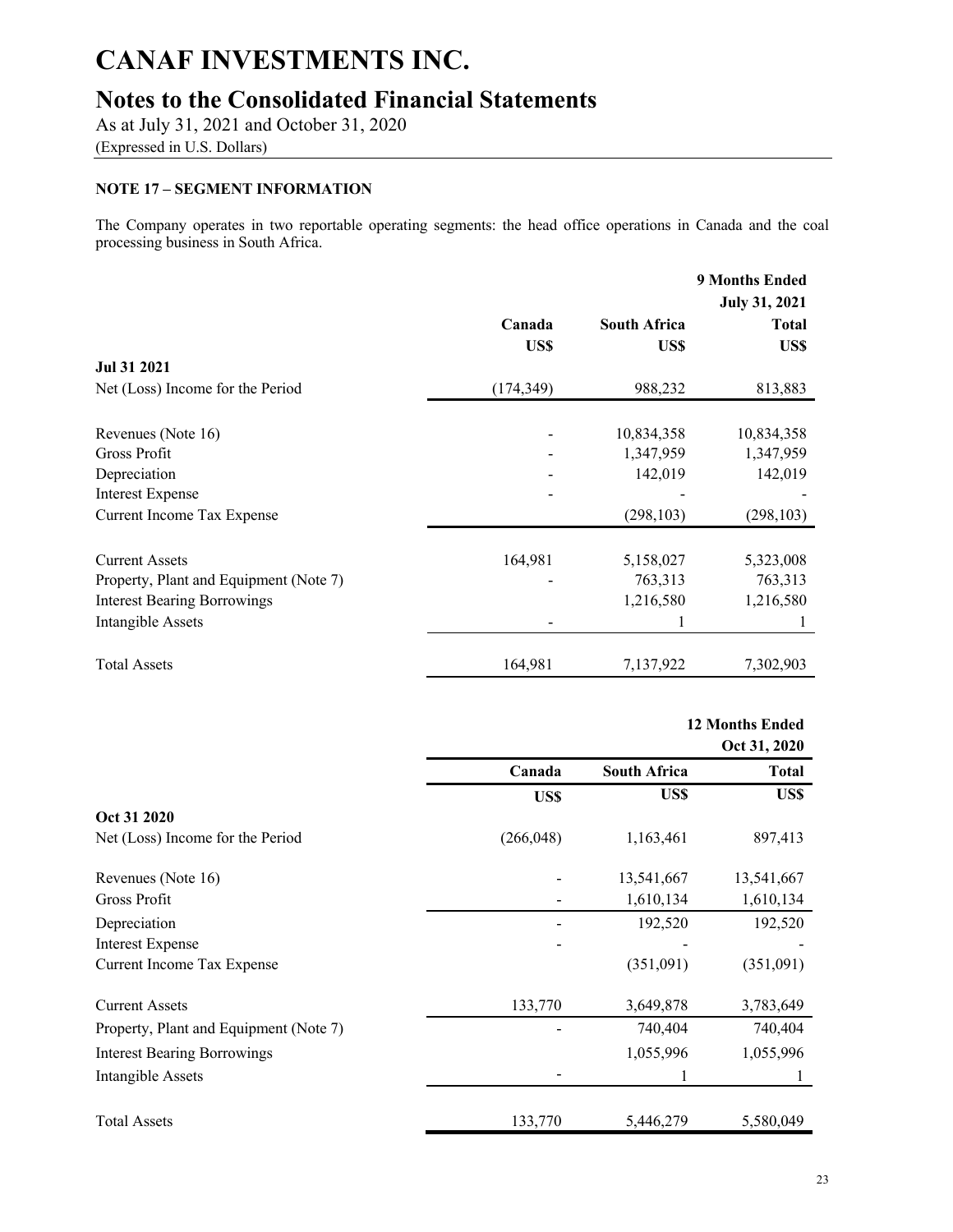## **Notes to the Consolidated Financial Statements**

As at July 31, 2021 and October 31, 2020

(Expressed in U.S. Dollars)

### **NOTE 18 – CAPITAL RISK MANAGEMENT**

The Company's objectives in managing its capital are to ensure adequate resources are available to fund its coal processing business in South Africa, to seek out and acquire new projects of merit, and to safeguard its ability to continue as a going concern. The Company manages its share capital as capital, which as at July 31, 2021, totaled US\$8,079,463 (October 31, 2020 – US\$8,079,463).

The Company manages its capital structure in a manner that provides sufficient funding for operational and capital expenditure activities. Funds are secured through the sale of calcine in South Africa and, when necessary, through debt funding or equity capital raised by means of private placements. There can be no assurances that the Company will be able to obtain debt or equity capital in the case of operating cash deficits.

The Company may, from time to time, invest capital that is surplus to immediate operational needs in short-term, liquid, and highly rated financial instruments held with major financial institutions, or in marketable securities. The Company may also, from time to time, enter into forward foreign exchange and commodity price contracts to hedge a portion of its exposure to movements in foreign exchange and commodity prices.

The Company has no externally imposed capital requirements and has not paid or declared any dividends since the date of incorporation, nor are any contemplated in the foreseeable future. There were no changes in the Company's approach to capital management during the quarter ended July 31, 2021.

#### **NOTE 19 – FINANCIAL RISK MANAGEMENT OBJECTIVES AND POLICIES**

The Company is exposed to various risks in relation to financial instruments. The Company's financial assets and liabilities by category are summarized in Note 2(o). The Company's risk management is coordinated at its head office in Canada in close co-operation with the board of directors and focuses on actively securing the Company's short to medium-term cash flows and raising finances for the Company's capital expenditure program. The Company does not actively engage in the trading of financial assets for speculative purposes. The most significant financial risks to which the Company is exposed are described below.

#### **a) Foreign Currency Risk**

Foreign exchange risk arises because of fluctuations in exchange rates. The Company conducts a significant portion of its business activities in foreign currencies. The Company's subsidiaries, principally located in South Africa, routinely transact in the local currency, exposing the Company to potential foreign exchange risk in its financial position and cash flows.

The assets, liabilities, revenue, and expenses that are denominated in foreign currencies will be affected by changes in the exchange rate between the United States dollar and these foreign currencies. The Company has outstanding debt obligations that are payable in South African Rand. The Company does not currently use financial instruments to mitigate this risk.

#### **b) Credit Risk**

Credit risk is the risk of loss associated with a counterparty's inability to fulfill its payment obligations. The Company limits its exposure to credit loss for cash by placing its cash with high quality financial institutions and for trade receivables by performing standard credit checks. The credit risk for cash and trade receivables is considered negligible since the counterparties are reputable banks with high quality external credit ratings and customers with no history of default.

The Company has credit risk exposure related to its economic dependence on a very few customers for its calcine sales (Note 15). The Company has assessed its exposure to credit risk and has determined that no significant risk exists from these concentrations of credit.